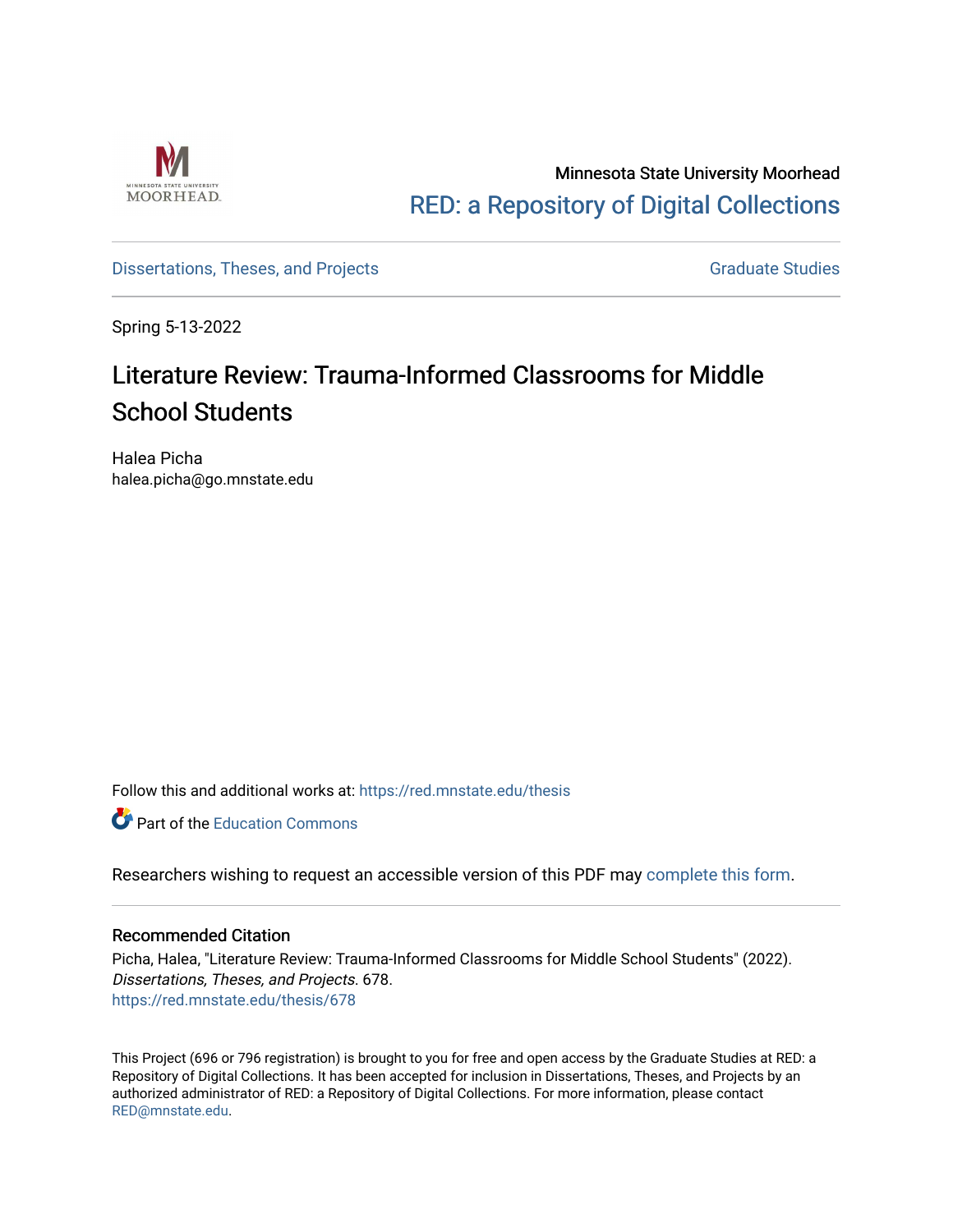## **Literature Review: Trauma-Informed Classrooms for Middle School Students**

By: Halea Picha

Course: SPED 696

Jed Locquiao

Date: 04/21/22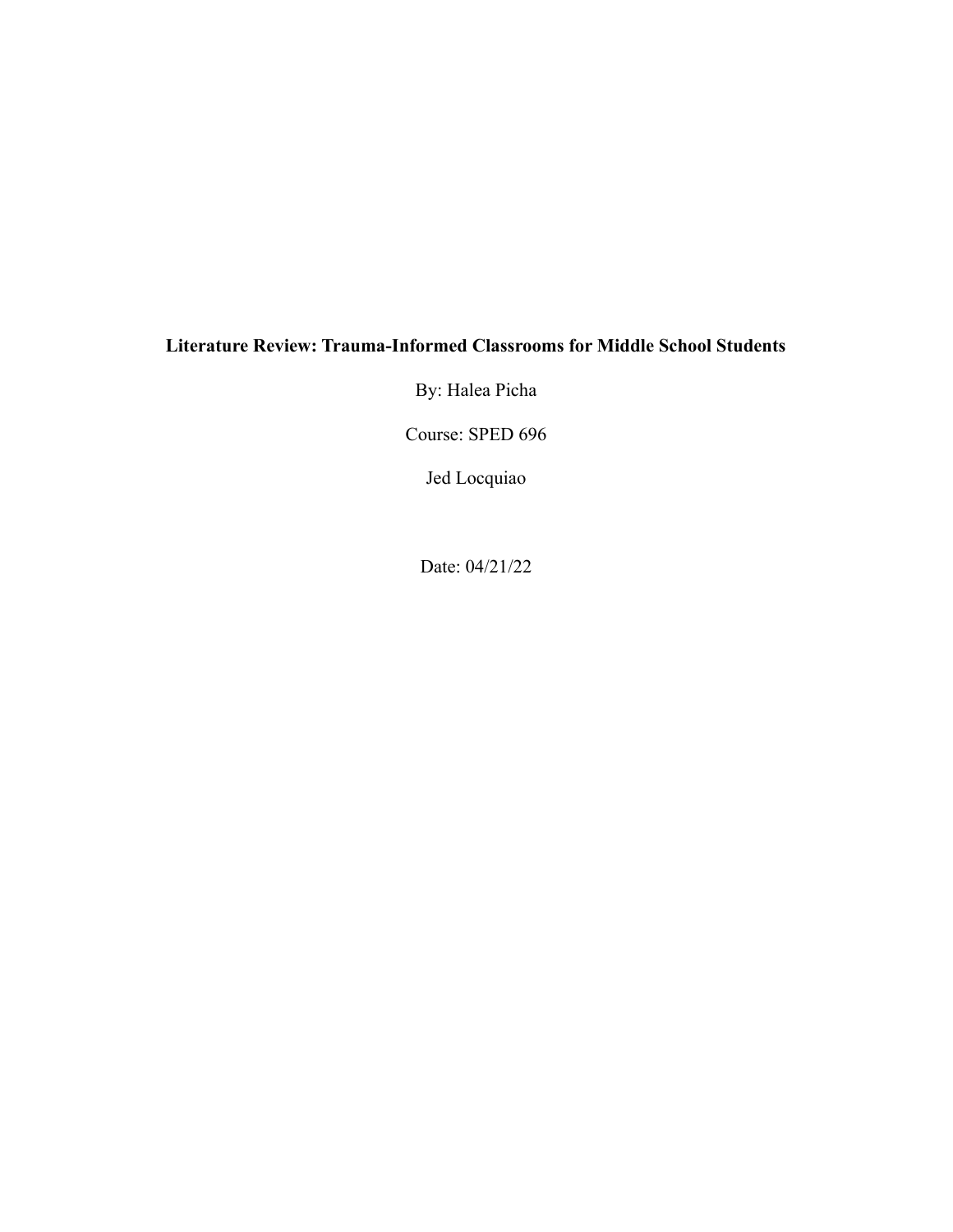## **Introduction**

Childhood trauma is one of the most critical public health concerns today. A growing number of K-12 students have encountered traumas in their life, and educators see the strong and relevant correlation between trauma, low academic achievement, and behavioral issues. Our middle school learners face many behavioral, social, and mental challenges as young adolescents. Middle school educators are responsible for helping students understand their challenges and develop appropriate coping skills that can help them build resilience, handle diversity, and attain academic excellence. Young teenagers face a wide array of complex mental and physical health issues that are often traumatic (Verbitsky-Savitz et al., 2016). These complex psychological and physical challenges outside the classroom affect the ability of teens to perform well in school. According to Verbitsky-Savitz et al. (2016), even adolescents who have never experienced mental or physical health challenges must cope with other stressors.

Moreover, student stressors have drastically increased in the current digital age. Yet it is more critical than ever before to provide middle-level students and their educators with coping resources for stress reduction and enable them to handle depression, anxiety, and other mental conditions (Chafouleas et al. (2016). Teachers who want to impact all their students positively need to be trauma informed. Addressing the students' cognitive, psychological, and physical health is the best way to achieve a "whole child" and address the unique developmental challenges facing young adolescents in middle-level education (Hall, 2020). Due to the complexity of trauma among middle school students and its adverse effects that surpass the student's ordinary coping skills, schools and other education stakeholders should address the issue comprehensively.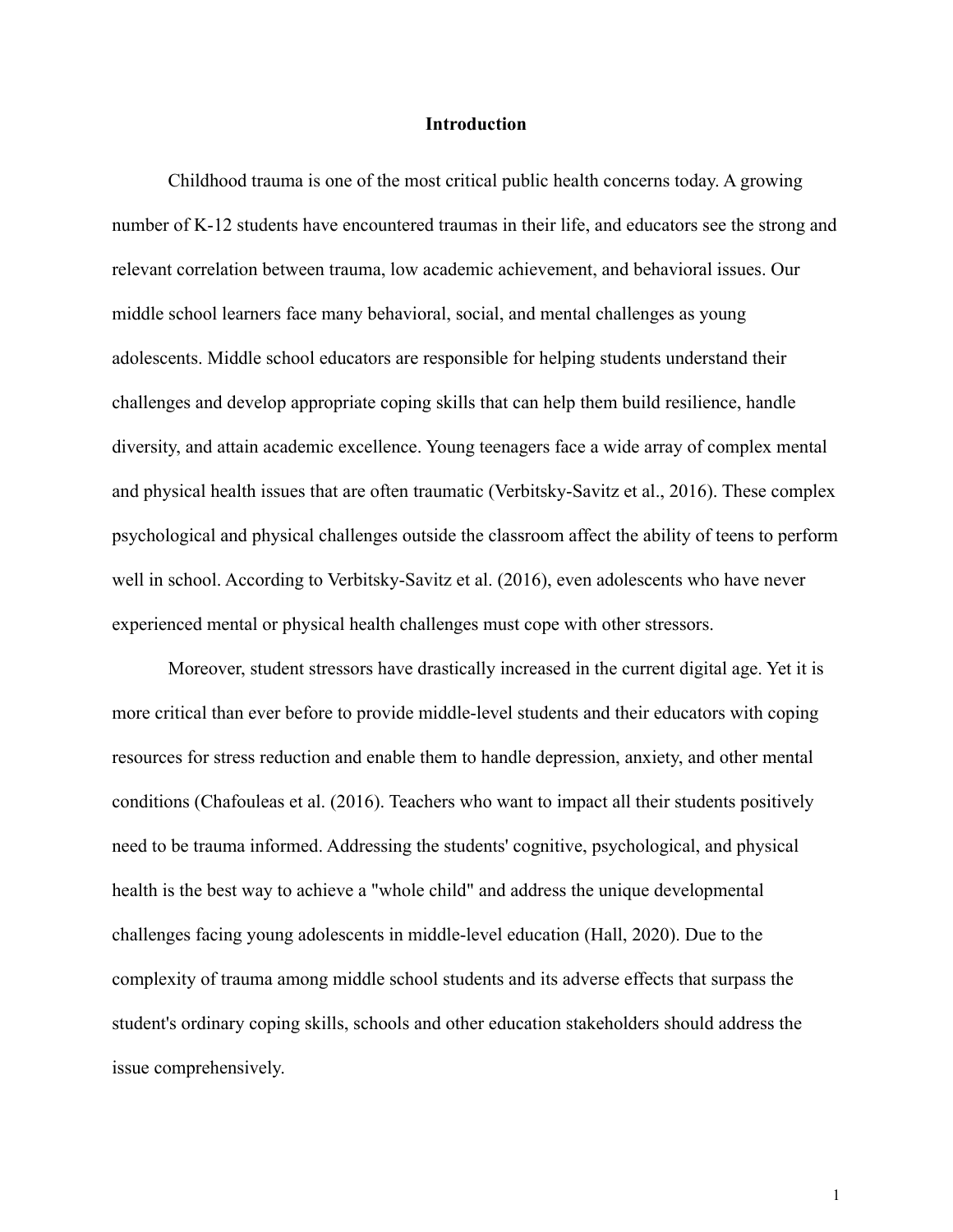## **Trauma and Middle School Education**

## **Trauma**

The National Child Traumatic Stress Network defines child trauma as stress that "occurs when a child experiences an intense event that threatens or causes harm to his or her emotional and physical well-being" (NCTSN, 2018). Trauma stressors include but are not limited to domestic and non-domestic abuse (physical, sexual, and neglect), parental separation, mental illness, incarceration of parent, bullying, exposure to community violence, natural disaster, loss of an important family member and/or drug and alcohol addiction in the family. Adverse Childhood Experiences (ACES) is the repeated exposure to traumatic stressors.

Trauma impacts a child's brain architecture and function (limbic system and prefrontal cortex), undermining the building blocks that facilitate successful academic and behavioral performance. Positive and negative brain development occurs during early childhood through age 25. A child who lives in a constant state of trauma is physiologically unable to learn because the part of the brain that learns, the prefrontal cortex, has been bumped offline by the limbic system. The traumatic experiences in childhood can diminish concentration, memory, and the organizational and language abilities children need to succeed in school leading to problems with academic performance, inappropriate behavior in the classroom, and difficulty forming relationships (NCTSN, 2017).

About one-half to two-thirds of middle-school children experience trauma in the United States (McInerney & McKlindon, 2014). Trauma-informed classrooms implement trauma-sensitive strategies in classrooms to ensure the effects of trauma on the social and emotional lives of students are addressed. The needs and interests of learners rather than those of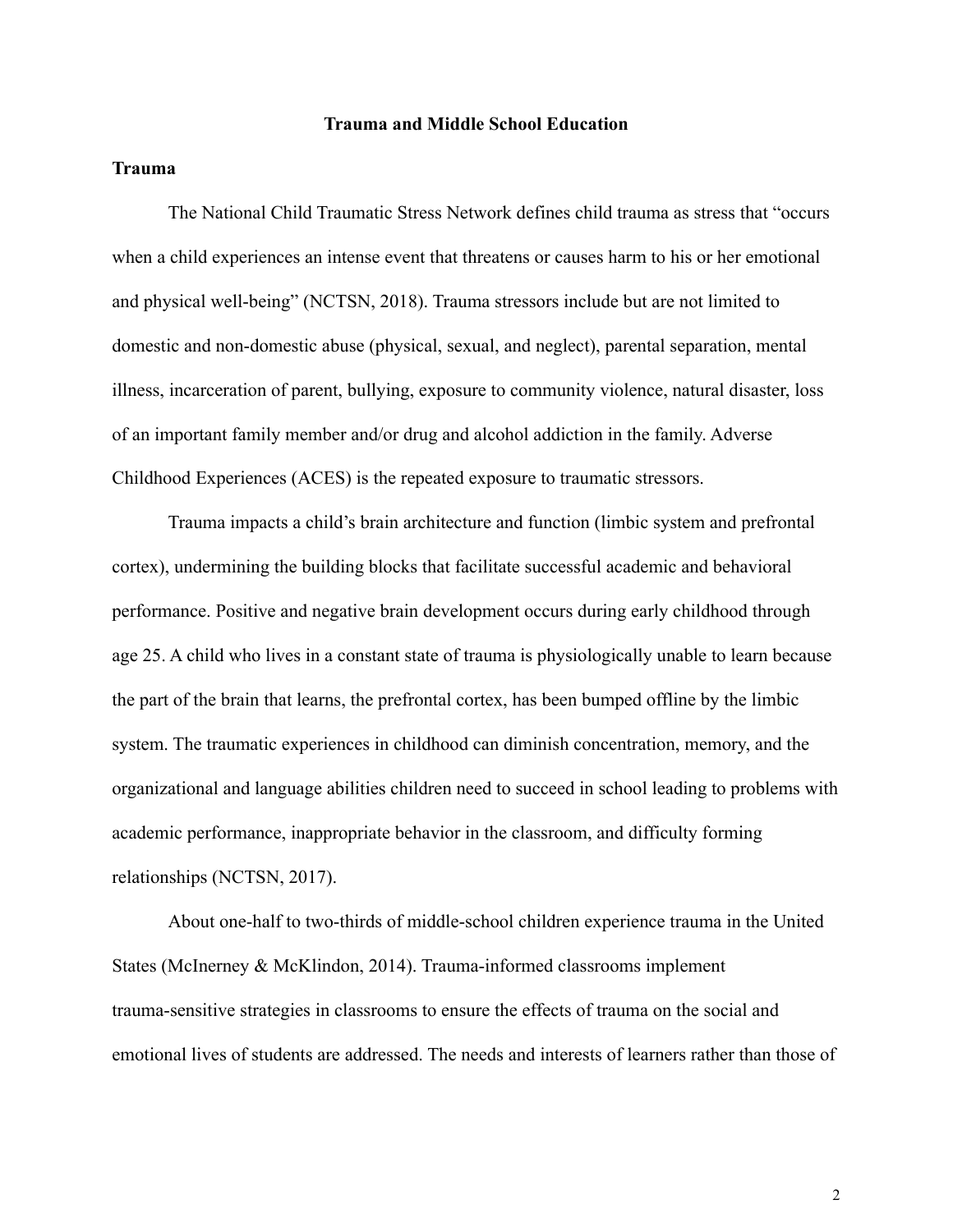educators, policymakers, and parents are considered with utmost importance in trauma-informed classrooms. Thus, overlooking the specific students' needs has detrimental effects on the student's growth and their academic performance.

Childhood traumatic experiences are widespread in contemporary living and educational environments. According to the U.S. Department of Health and Human Services, two out of every three children experience a traumatic experience before they turn 16 years (Edwards et al., 2014). Globally, the extent to which children face traumatic experiences varies from one country to another based on income levels, cultural backgrounds, and the overall economic hardships within the community. According to Hall (2020), teens living in urban environments are highly exposed to violence, thus increasing their susceptibility to traumatic experiences. Edwards et al. (2014) reinforced those findings by indicating that children and adolescents in urban environments experience higher stress levels due to higher exposure to violence than those in rural environments. According to a study conducted within the Philadelphia metropolitan area in the U.S., 89% of suburban and 96% of urban middle school students stated that they knew someone murdered, robbed, or sexually/physically assaulted (Hall (2020).

The statistics show that the student's environment significantly determines their exposure to a traumatic experience. Further, 57% of suburban and 88% of urban middle students had witnessed a robbery, an assault, or a murder. In comparison, 40% of suburban and 67% of urban middle students had experienced one form of violence.

In some populations, members of the LGBTQ community are victims of bullying and violence. Bullying and victimization can lead to adverse consequences for academic, emotional, and psychological health. Edwards et al. (2014) found a high correlation between victimization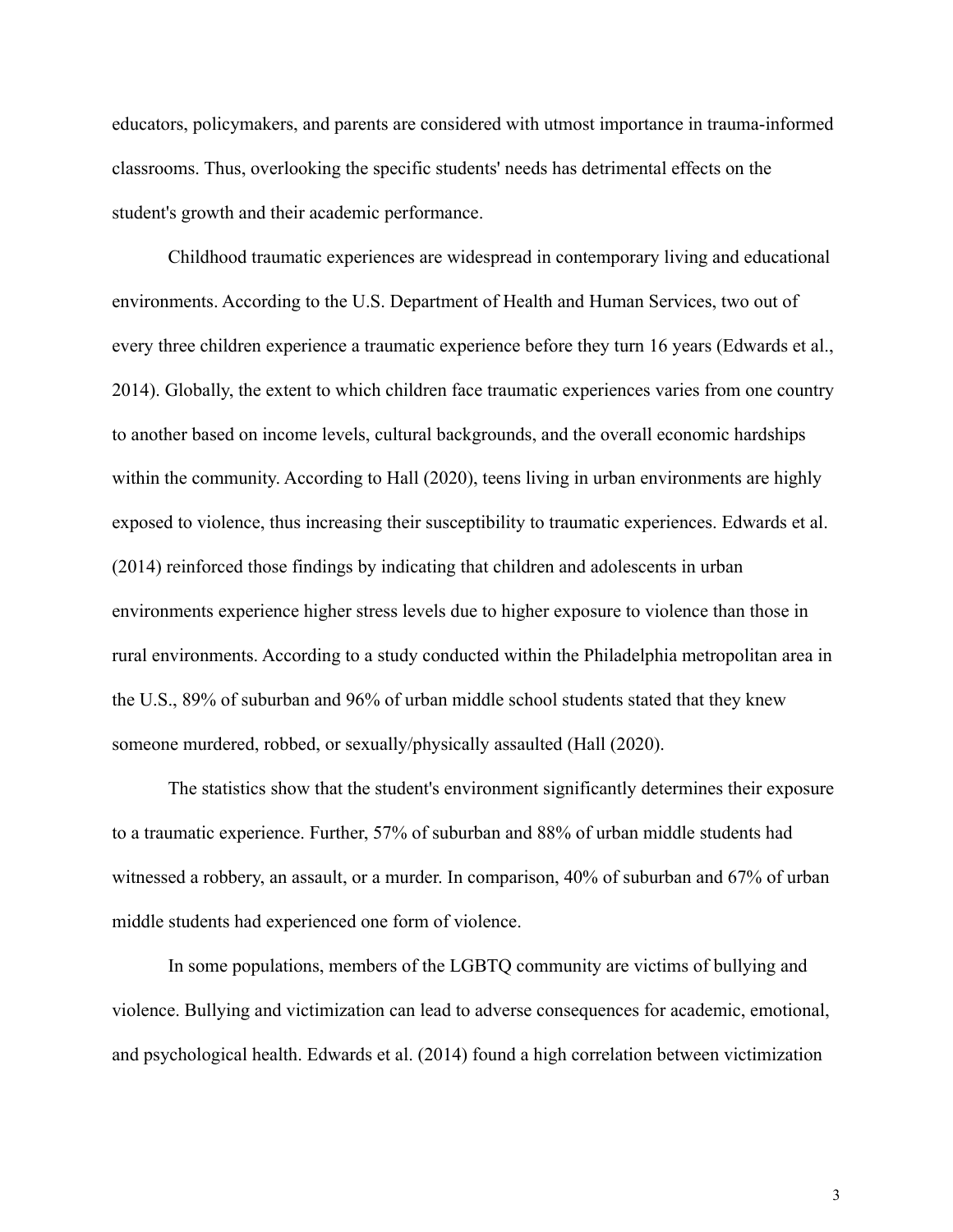and poor academic performance among middle-level students. Further, the LGBTQ community members and their children may be predisposed to advanced experiences of traumatic experiences in middle schools. Although the nature of traumatic experiences experienced by middle school students varies from one country to another, their effects —including low academic performance, reduced educational aspirations, and high levels of class absenteeism demand the attention of all pertinent stakeholders.

Ethnicity, poverty levels, and other social determinants of health affect a person's level of exposure to violence or abuse. Roughly 61 percent of youth in the U.S. report suffering from some form of violence or abuse every year (Kataoka et al., 2018). Youths from ethnic minority communities are at a higher risk than majority populations due to being disproportionately affected by discrimination in criminal justice, access to education, and other social determinants of health. According to a survey conducted on  $28,000$  6<sup>th</sup> grade students from schools serving primarily Latino students, over 94 percent of the participants reported exposure to violence, as 40 percent of them reported involvement in one or multiple incidents involving a gun or knife (Kataoka et al., 2018). Despite being highly exposed to traumatic stress, youths from ethnic minority backgrounds are less likely to receive any form of medical, mental health, or resource support from specialists and relevant agencies. Thus, schools play an important role in alleviating the effects of traumatic stress among youths in middle education.

Traumatic experiences result in negative mental health conditions and other post-traumatic stress disorders. Medical specialists have identified some of the key post-traumatic stress disorders such as anxiety, behavior change, depression, decreased Intelligence Quotient (I.Q.), deficits in attention, and memory loss (Edwards et al., 2014).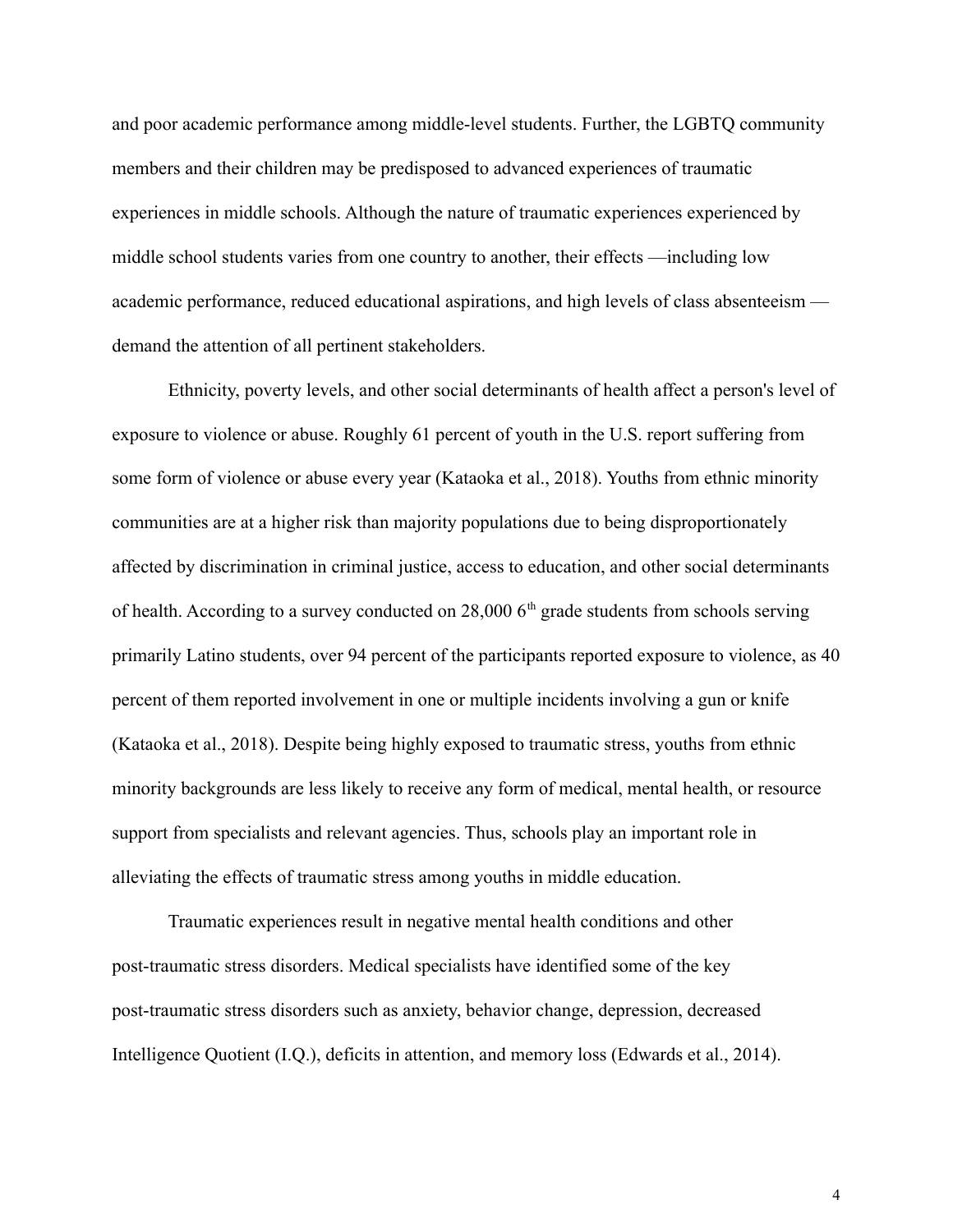Advanced research has established some education-related effects of traumatic stress among students (Kataoka et al., 2018). The identified education-related effects include decreased high school graduation rates, decreased attention, reduced reading ability, and deficits in abstract reasoning. Moreover, high levels of exposure to traumatic events can reduce long-term memory and alter verbal communication among affected persons (Edwards et al., 2014). Additionally, contemporary research has established that cumulative adverse traumatic stress can cause high student absenteeism, suspensions, and advanced chronic health conditions (Kataoka et al., 2018). Consequently, cumulative exposure to adverse traumatic stress may lead to low morale toward studies and work, culminating in low job productivity for the affected persons in adulthood.

With the growing evidence from research documenting the short-term and lifelong effects of traumatic stress on the development and progress of students, the demand to establish trauma-informed student-serving schools has increased. Trauma-informed approaches in childcare integrate processes that adhere to the principles of safety, trust, child support, partnerships, empowerment, and respect for culture in handling children. Chafouleas et al. (2016) integrated the trauma-informed approaches in childcare with school systems and established the trauma-informed schools' concept. The trauma-informed schools' concept embraces a multi-tiered system of support for students under the trauma-informed principles of safety, trust, peer support, partnerships/alliance, focus on student and educator empowerment. and respect for cultural sensitivity (Kataoka et al., 2018). The concept transcends the school environment to span the whole district.

Additionally, the concept focuses on cultivating early detection of trauma-related mental health problems among students, preventing, and responding to traumatic stress for its total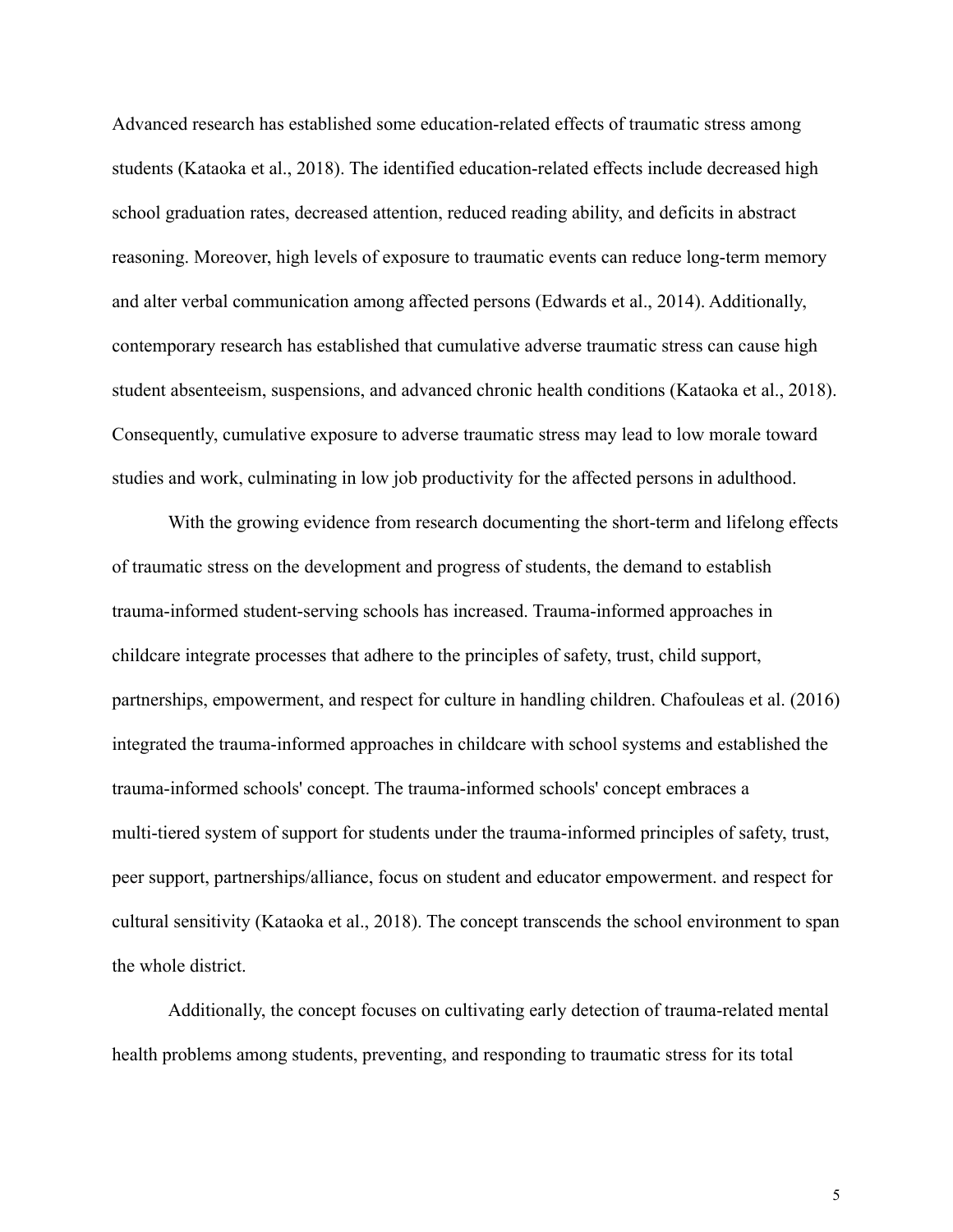elimination (Edwards et al., 2014). Moreover, a trauma-informed school approaches all school practices are approached with a "trauma perspective" that understands how traumatic stress can disrupt the students' social, emotional, and cognitive development (Kataoka et al., 2018). By integrating the micro and macro-level aspects of violence and traumatic stress, trauma-informed schools have promised a reduction in students' mental health, educational, behavioral, and other post-traumatic stress disorders.

## **Research Question**

What support framework is available for promoting trauma-informed practices among middle school children?

## **Focus of the Paper**

This paper uses available empirical evidence related to trauma-informed care and synthesizes it to develop possible implications for special education. According to Thomas et al. (2019), children affected by trauma face challenges relating to their educators and other students. In my personal experience working with students with disabilities in my general education classroom, several have suffered traumatic events. These students tend to have limited coping and self-regulation skills. As a result, their internalizing and externalizing behaviors often interfere with the student's success in school. This literature review analyzes middle school students' psychological and emotional abilities and mental health, and access to staff support when faced with stressful situations. Moreover, the study focuses on two broad themes surrounding trauma: Childhood trauma (adverse childhood experiences) and strategies for effectively handling trauma among middle school students. This literature review will strive to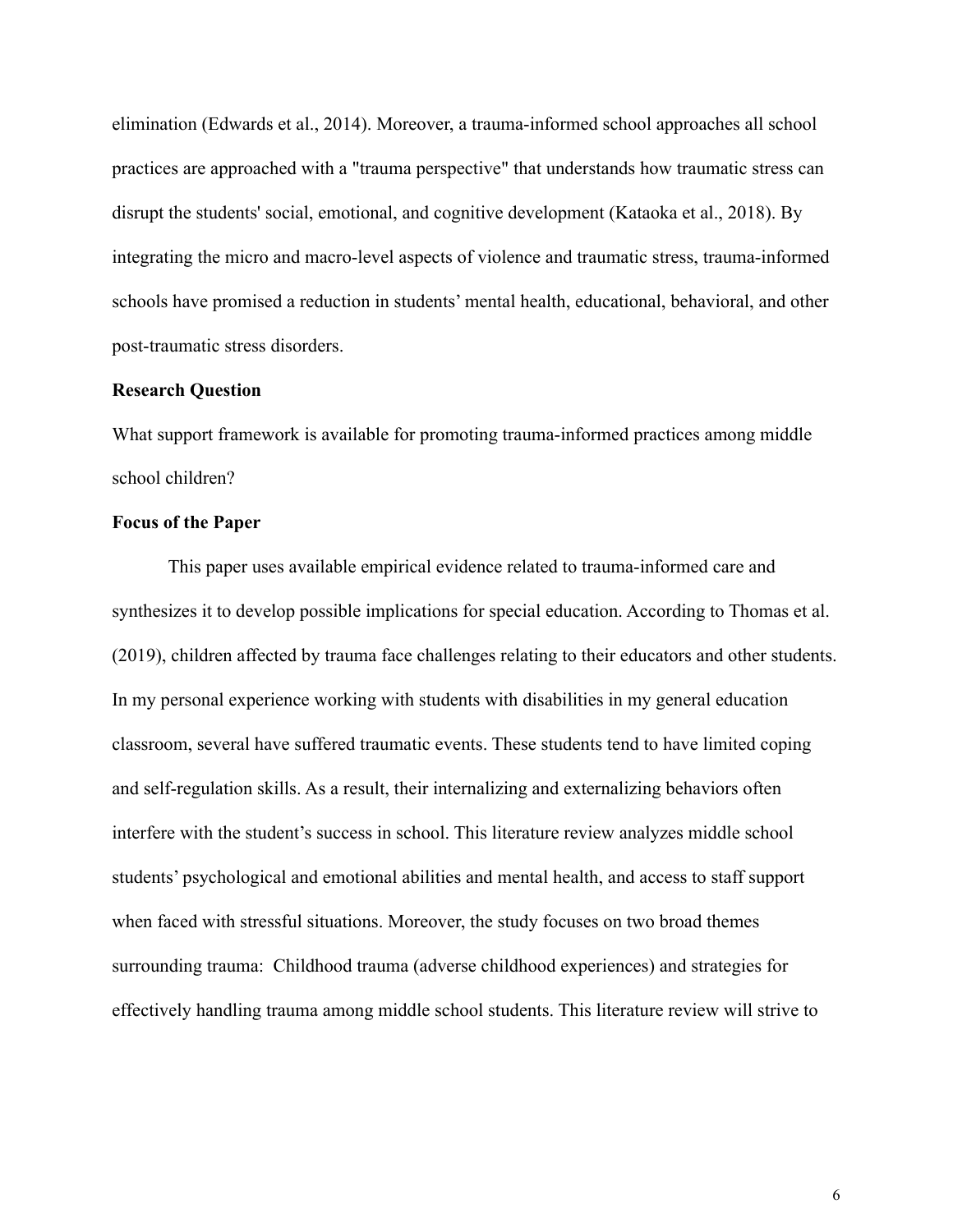indicate workable strategies applicable to middle school teachers in assisting children affected by trauma to cope effectively.

## **The Philosophy of Middle School Education**

Different researchers have studied various attributes, characteristics, and the general philosophy of middle schools. In the 19th century, school systems focused on the 8-4 system (8 years in elementary school and four years at the high school level). At the onset of the 20th century, there was a system change after recognizing that early adolescents between the ages of 10 and 14 had unique developmental needs that required individualized attention. With the introduction of junior high school, policymakers in the education system focused on creating a platform to prepare learners for high school as they transition from the elementary level. Early promoters of the middle school concept, such as Paul George and William Alexander, who were progressive educators, anchored their push to establish junior high schools on early adolescents' special and unique needs. The Association for Middle-Level Education published its 2012 position report indicating four crucial attributes for effective middle schools (Schaefer et al., 2016). Middle schools should focus on being developmentally responsive, creating higher students' expectations and empowerment, and promoting the equitable provision of students' educational rights. Thus, middle-level students' behavioral, emotional, and physical development play significant roles in influencing their curriculum, interaction with their educators, and coping with the general school life.

Progressivism was pivotal to the birth of middle schools in the  $20<sup>th</sup>$  century. Progressivism gives a solid background to intermediate education and acts as a framework for implementing trauma-informed strategies. According to progressivism, the basis of middle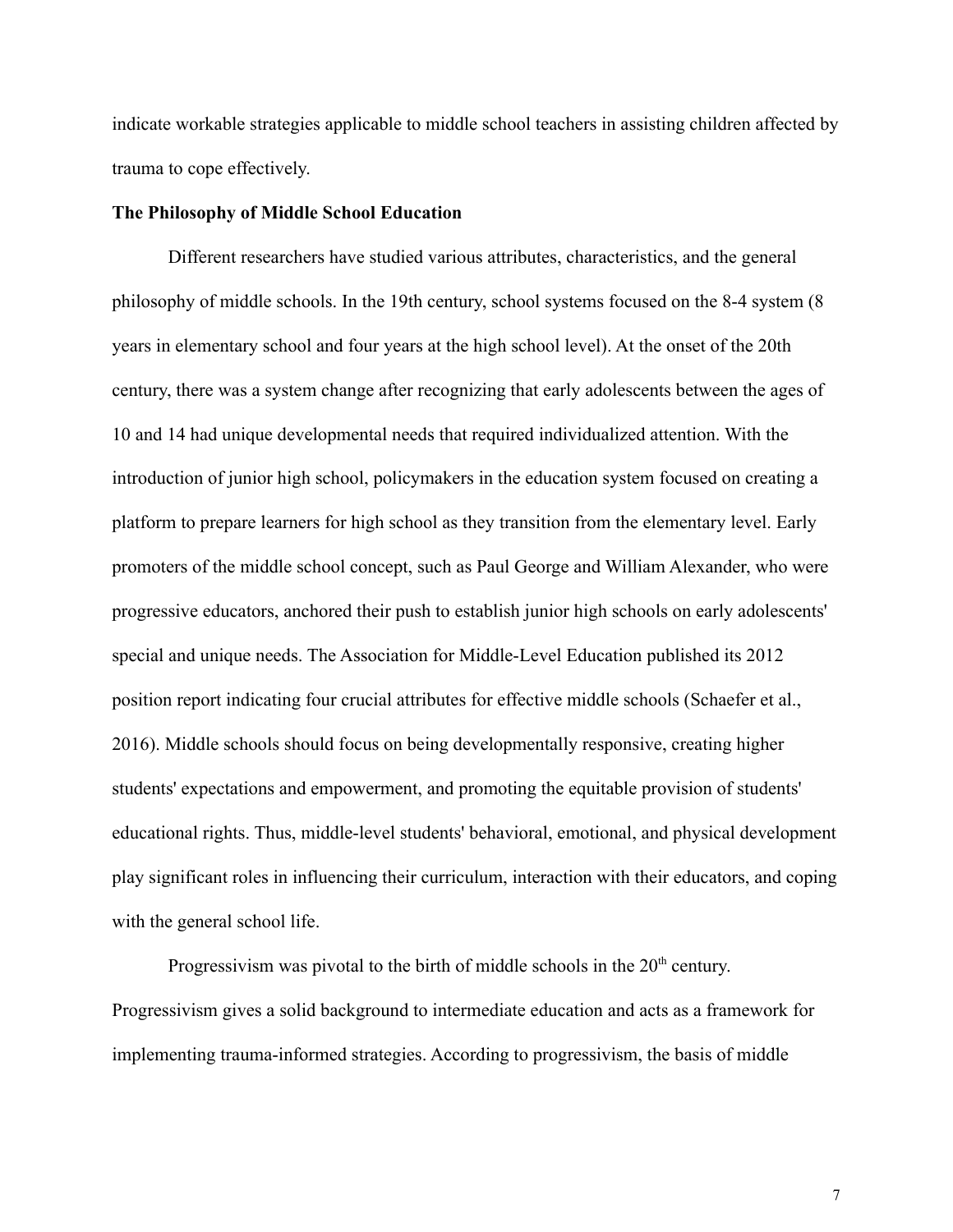school education focuses on the educational needs of a young adolescent and society's nature (Edwards et al., 2014). The philosophy of progressivism reinforces the assertion that schools should provide for the development needs of students. Therefore, progressivism demands the consideration of the learner's mental, physical, psychological, and social development (Schaefer et al., 2016). The promoters of progressivism in middle school education require that middle schools promote active learning by ensuring that students acquire new skills through experience, partnerships with other students, and practical problem-solving (Edwards et al., 2014). According to the idea of progressivism in middle education, middle school students should engender shared decision-making in a democratic educational approach.

Other studies have explored the philosophy of middle school education, adding that such institutions should embrace learner-centered ideologies, democratic education, and active learning (Edwards et al., 2014; Schaefer et al., 2016). The learner-centered ideology matches the middle school philosophy. It emphasizes that educators, education agencies, principals, and parents ensure that middle schools respond to the developmental needs and the unique growth and academic challenges facing young adolescents. In a learner-centered approach, proponents of middle school education explained that schools should create whole human beings who become valued members of society (Schaefer et al., 2016). Under the learner-centered approach, educators should focus on students' extraordinary and unique needs and utilize their skills and available information to enhance their capabilities (Edwards et al., 2014). According to the student-centered ideology, the needs and interests of learners rather than those of educators, policymakers, and parents are paramount (Tosun & Simsek, 2018). Thus, educators and school staff play a facilitative role in middle education.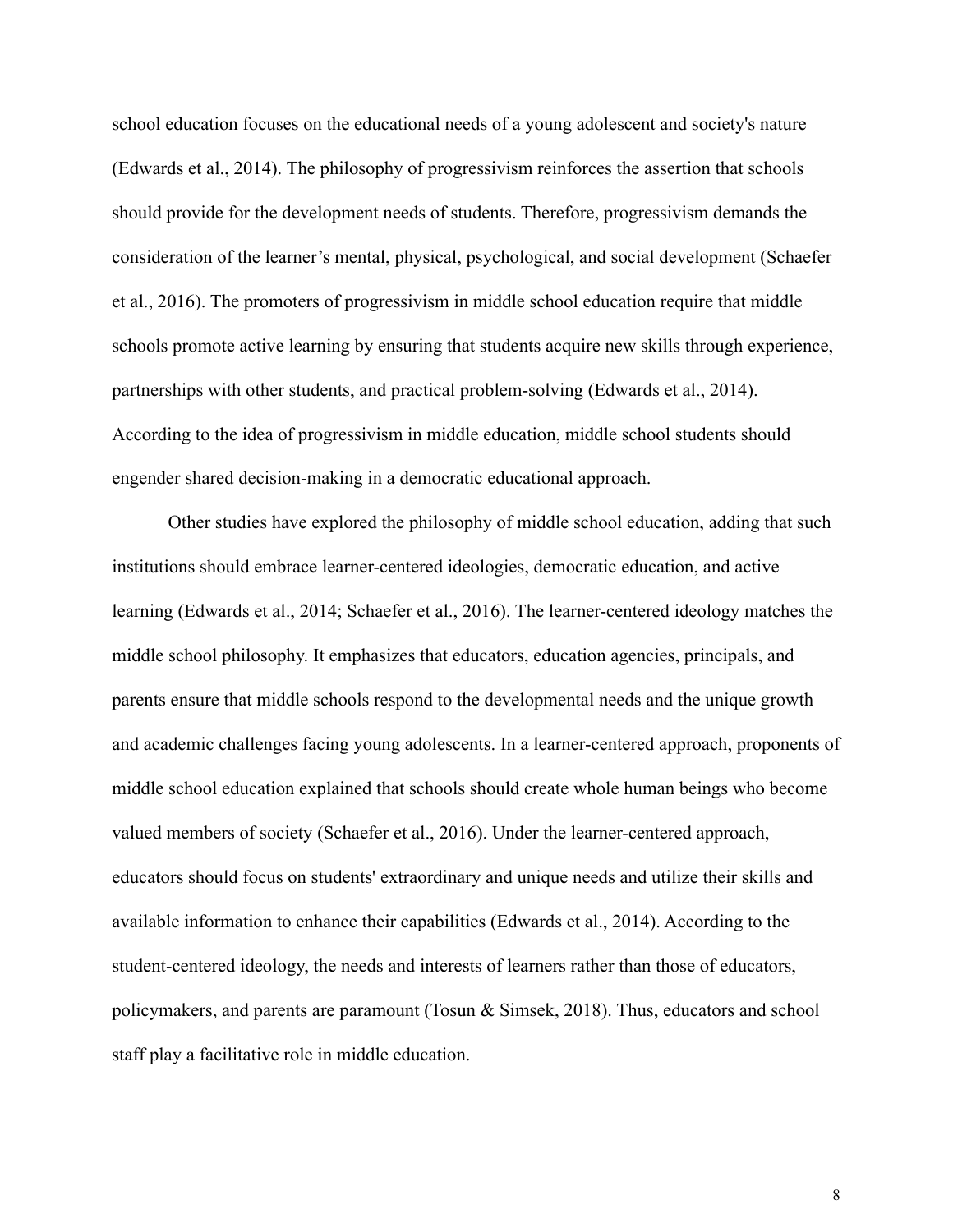In addition to the theoretical study of the philosophy of middle school education, many contemporary researchers have further studied the practical operation of middle school education. Generally, available literature tends to favor issues such as the active construction of knowledge and the development of well-rounded individuals (Tosun & Simsek, 2018). The literature also promotes approaches such as using multiple resources to make decisions, promoting social equality, and developing the basics needed to succeed. Other notable factors include helping students create their destiny and making students understand that the prevailing factors or the environment should not determine their choices.

## **Trauma and Advanced Childhood Experiences (ACEs)**

Adverse childhood experiences (ACEs) comprise the types of child abuse and neglect that expose children to toxic stress. According to initial studies conducted in Southern California in the late 1990s, ACEs can result in poor performance among school children and an increased risk of alcohol and drug abuse (Tosun & Simsek, 2018). Subsequent studies in 2013 and 2014 found an association between ACEs and lack of parental care for children with inadequate welfare in childhood (Bramlett & Radel, 2014). The study revealed that children without parental care are approximately three times more likely to face an advanced childhood experience than children living with two biological parents and two times more likely than children with one biological parent. Toxic stress is a form of trauma resulting from a traumatic experience. It has prolonged effects on adolescents because it triggers frequent and robust activation of the body's stress response system. Accordingly, there are approximately 10 ACEs identified that are known to cause toxic stress. These include experiences such as divorce, substance abuse, physical and emotional neglect, mental diseases, and physical, psychological, and emotional abuse. In the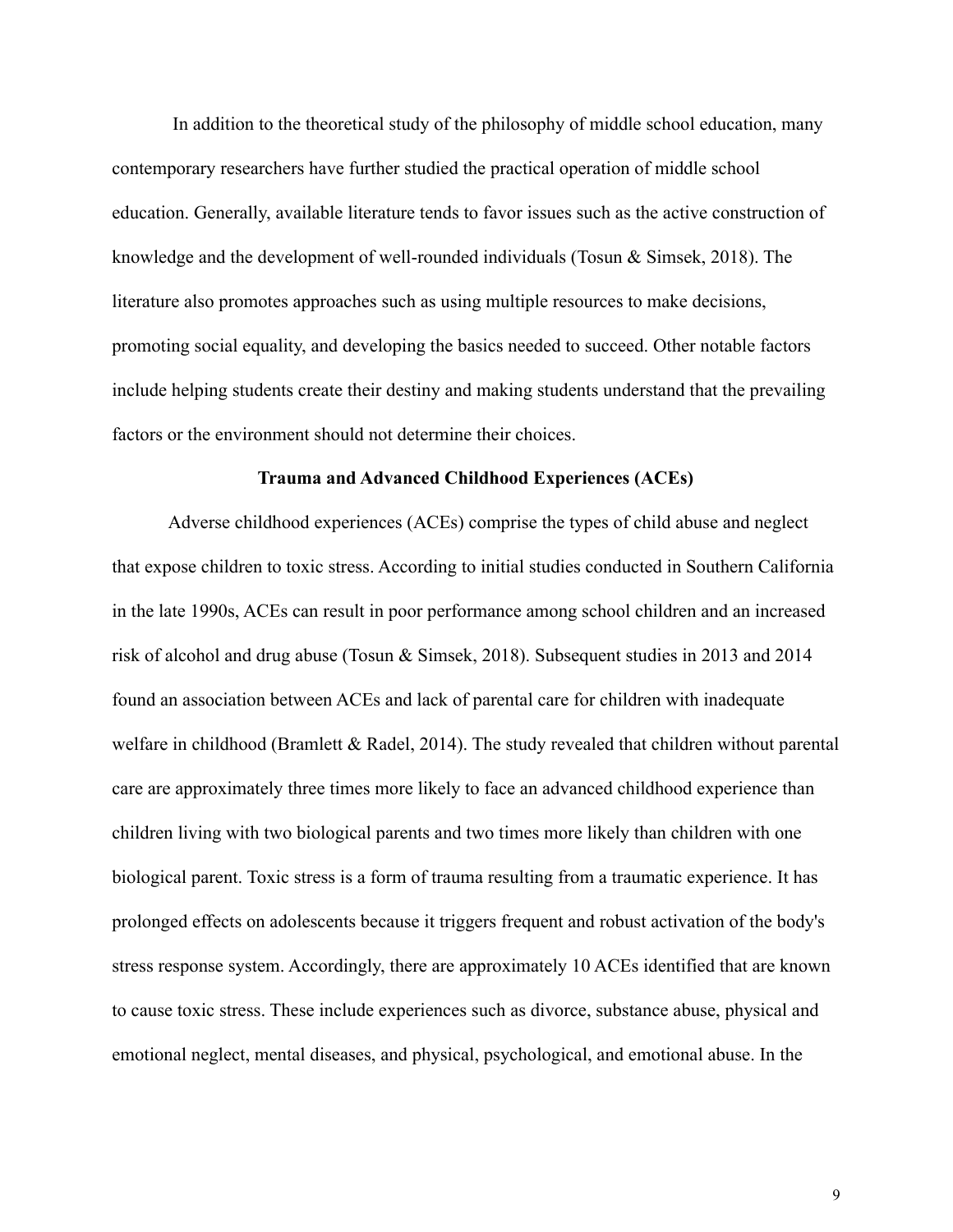academic or school context, traum is any event experienced by a student that can be physically or emotionally harmful.

Researchers have studied how traumatic experiences during early childhood affect children's mental and physical health of children later in their life. Further, approximately 25% of children worldwide have experienced a traumatic event, while 75% were involved in criminal acts that landed them in correctional facilities (Verbitsky-Savitz et al. (2016). Moreover, De Young et al. (2011) assert that adverse childhood experiences and other forms of daily life stressors can further complicate the ability of learners to adhere to an institution's behavioral and educational requirements. Symptoms of trauma can manifest immediately after a traumatic experience, while in some cases, the symptoms manifest later in the person's life. Common post-traumatic disorders include anxiety, behavior disorders, and alcohol, drug, and substance abuse.

## **The Aim of Trauma-informed Classrooms**

Trauma-informed classrooms employ the most practical strategies to promote a physically and psychologically safe learning environment for middle school students. Maynard et al. (2019) defined psychological safety as a student's sense of safety emanating from their feeling that they can manage stressors or get assistance from a person who can help them manage their stressors effectively. The focus of trauma-informed classrooms is to consider the understanding of the impacts of ACEs on students within the classroom setting and promote a physically and emotionally safe environment that will enhance the continuous growth of the students. Within the institutional context, trauma-informed approaches involve realizing the adverse effects of trauma, determining the potential paths to trauma recovery, and recognizing the signs, symptoms,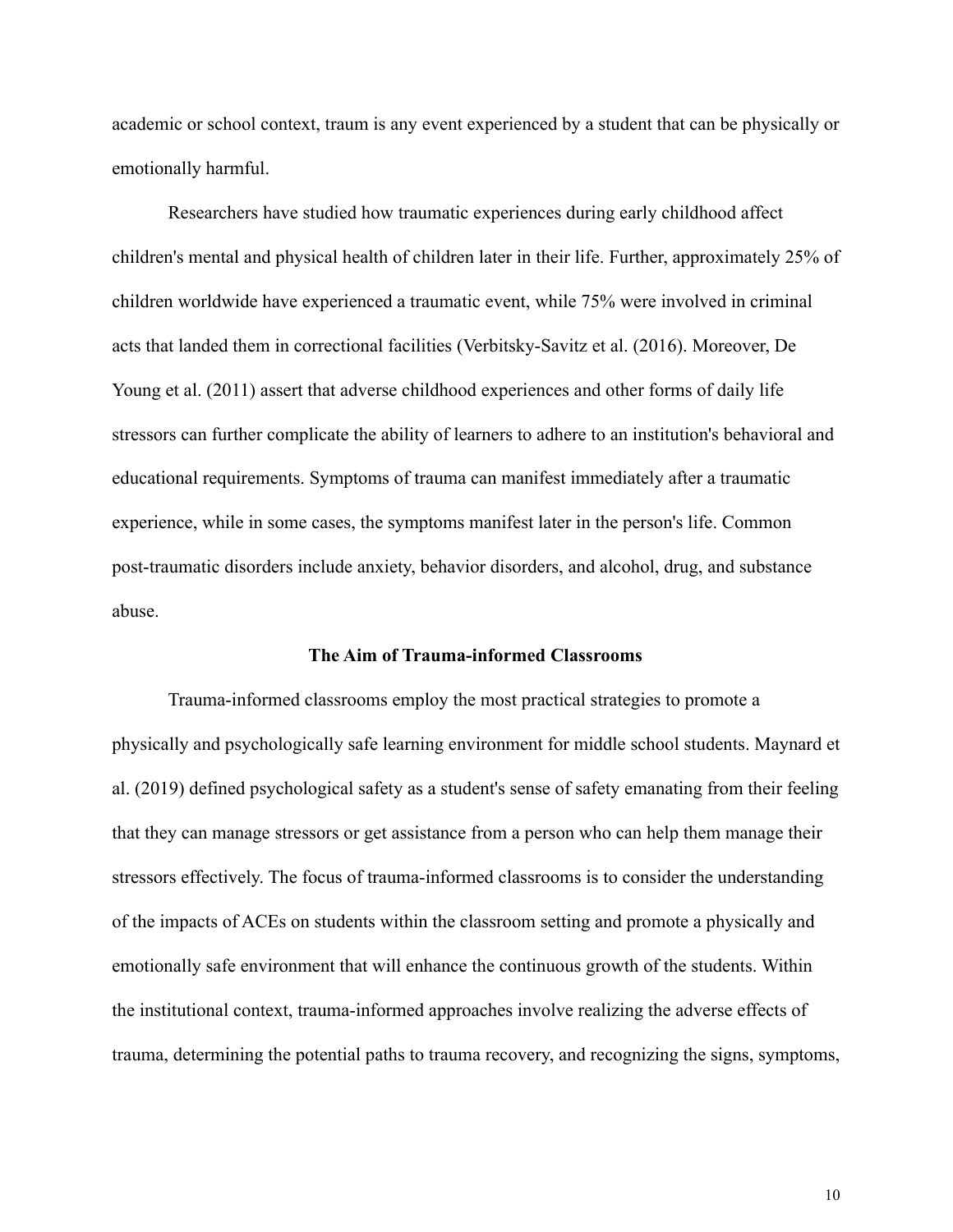and side effects of trauma (Maynard et al., 2019). Further, trauma-informed approaches involve using knowledge integration to develop policies and procedures that can help the entire institution or the dedicated department to handle trauma among individuals within the institution (Hall, 2020). Effective trauma-informed approaches are complex and tailored to address middle school students' specific characteristics and conditions..

More importantly, trauma-informed approaches have certain fundamental principles. According to Dohlen et al. (2019), a trauma-informed approach includes safety, trustworthiness, gender sensitivity, cultural recognition, transparency, partnerships, and adherence to transparency. The authors established that there is a connection between a school's background, "whole school," "whole community," and a "whole child." Further, the study established two key factors that affect the implementation of trauma-informed classrooms: school-student demographics and the climate-school culture. The school-student demographics include the state legislation on the required student qualifications, the residency requirements of enrolled students, and the continuous performance requirements demanded by the school to demonstrate student growth. Regarding the climate-school condition, the study identified students' access to resources, health and physical education, student leadership experiences, coaching, and mentorship from carefully selected experts in critical fields (Dohlen et al., 2019).

Several barriers can impede the effective implementation of trauma-informed approaches in learning institutions. According to Avery et al. (2021), one significant challenge of trauma-informed strategies is the institution's lack of effective and supportive mental health services. According to this study, trauma-informed programs should support health services such as psychotherapy, counseling, and psychiatry. Tosun & Simsek (2018) further identified a broad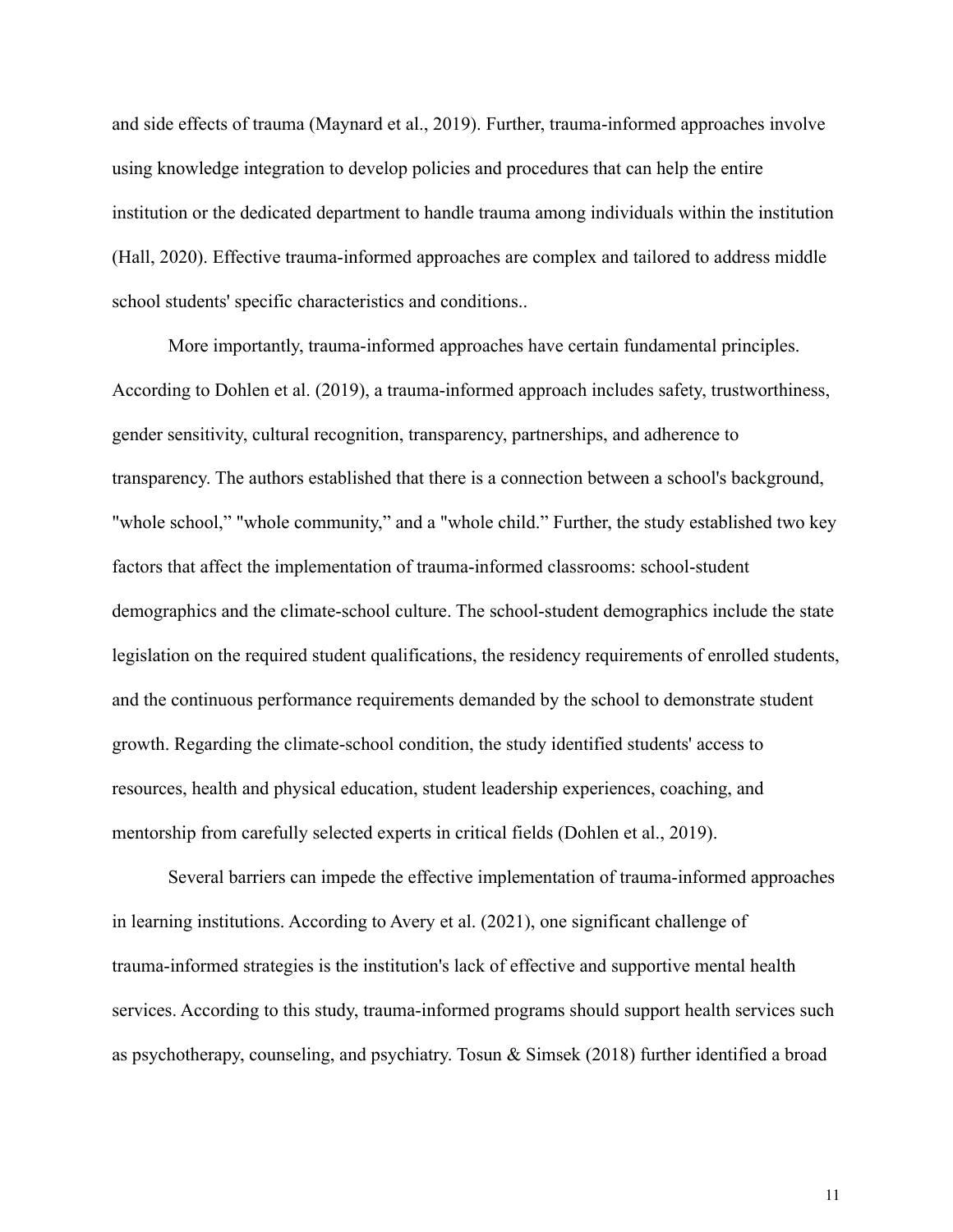spectrum of barriers: Lack of supportive technology, inadequate physical space for the program's implementation, and unhandled speech or language barriers, which hinder effective communication between students and educators. Some of the effective trauma-informed classroom programs have researched and identified their institution's unique obstacles and invested in customized solutions, for example, partnerships, purchase of additional space for reservation, and room redesigning to address the space barriers in their institutions.

## **Risk Factors of Trauma in Middle-School Children**

Various factors can cause traumatic stress. In the context of middle school students, factors can either be from within the school environment (internal) or outside the school environment (external). Avery et al. (2021) explained that traumatic stressors could come from the school environment. They suggest that incidents such as bullying, school shootings, weather changes, loss of loved ones, or exposure to day-to-day events such as poverty, divorce, or neglect can engender traumatic experiences. Further, Chafouleas et al. (2016) explained that school personnel are uniquely well-suited to identify, respond, and even affect students' stress symptoms. The teachers' unique position as a guide in students' lives, continuous interactions, and sustained relationships throughout their school life also exposes them to a high likelihood of suffering from toxic stress symptoms.

School policies guide middle-level educators to set learning goals for their students, assess their academic and behavioral achievement, and act as a compass for their preferred career paths. The success or failure of the teachers' guidance may lead to student stress. According to Chafouleas et al. (2016), the school personnel have the power and ability to change the course of students' lives. Through educator-student interaction, educators teach students to regulate their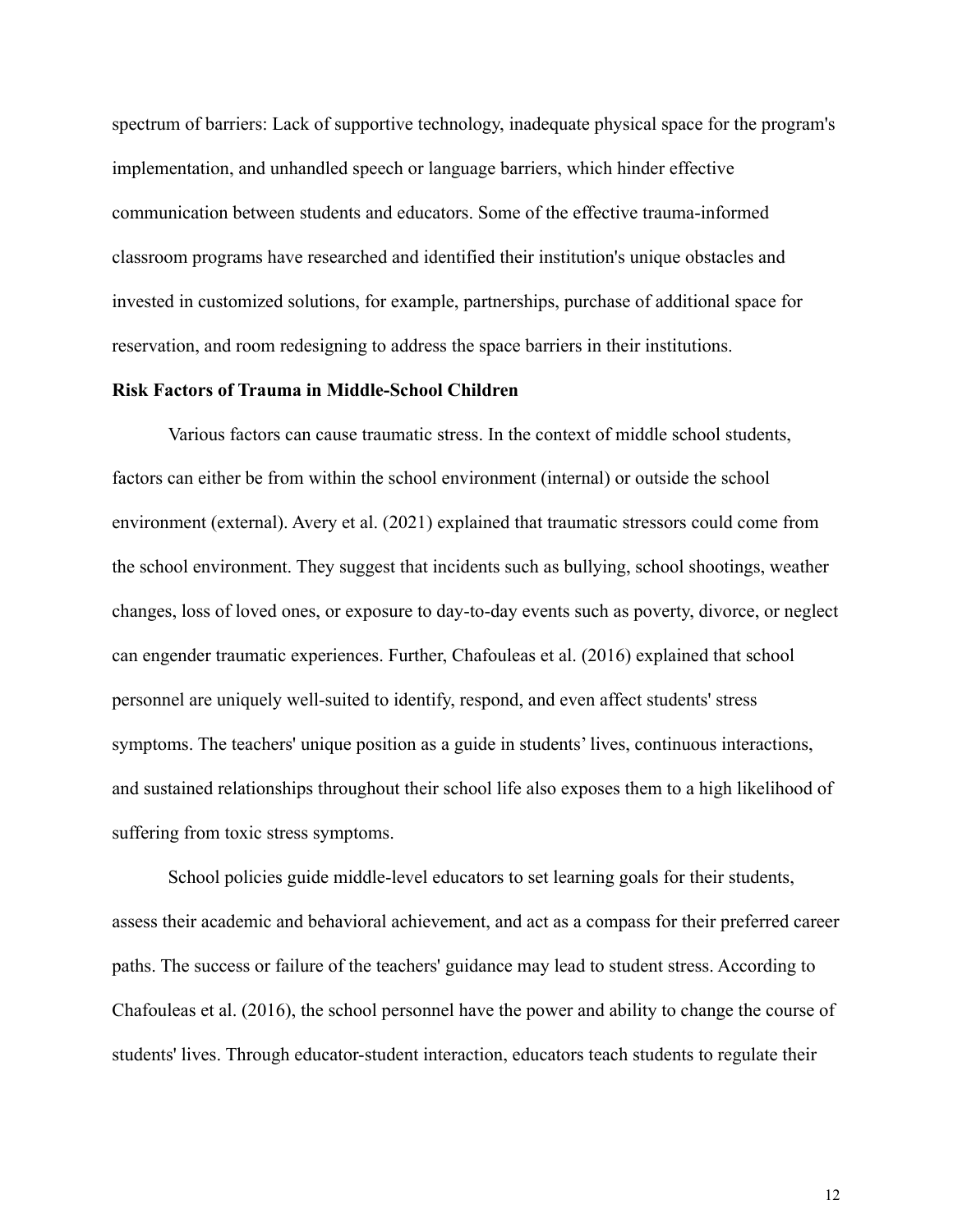emotions and behaviors. Based on prevailing regulations and school policy, educators can partner with the parents and guardians of the students to address some of the traumatic stressors within and outside the school. The efforts of an educator or a guide can allow students to grow and develop their academic competencies. Thus, trauma-informed schools play a significant role in building resilience by equipping educators and other school personnel to be more responsive to their learners' behavioral and emotional needs.

## **Tenets and Characteristics of Trauma-Informed Schools**

Researchers have delved into trauma-informed schools and tried to explain the main characteristics of such systems. According to Chafouleas et al. (2016), a trauma-informed approach focuses on adhering to the "4Rs" that comprise realizing, recognizing, responding, and resisting. Under realization, the study explains that a trauma-informed approach should recognize the impacts of trauma and identify the available and applicable pathways to recovery. Recognizing entails identifying the signs and symptoms of trauma (Herrenkohl et al., 2019). Under responding and resisting, the system should develop knowledge-based strategies to tackle students' trauma and resist re-traumatization among the recovered students. According to Tosun & Simsek (2018), a trauma-informed system should involve all the institution's personnel in recognizing and responding to potentially harmful behaviors or relationships among students and educators. Tosun and Simsek (2018) further explain that a trauma-informed school system should involve the provision of trauma awareness and skills as a crucial component of the institution's culture and tradition. Chafouleas et al. (2016) supported this assertion and explained that trauma-informed schools should ensure that the schools' culture and goals reduce the effects of students' and educators' traumatic stressors to the lowest or negligible levels. The literature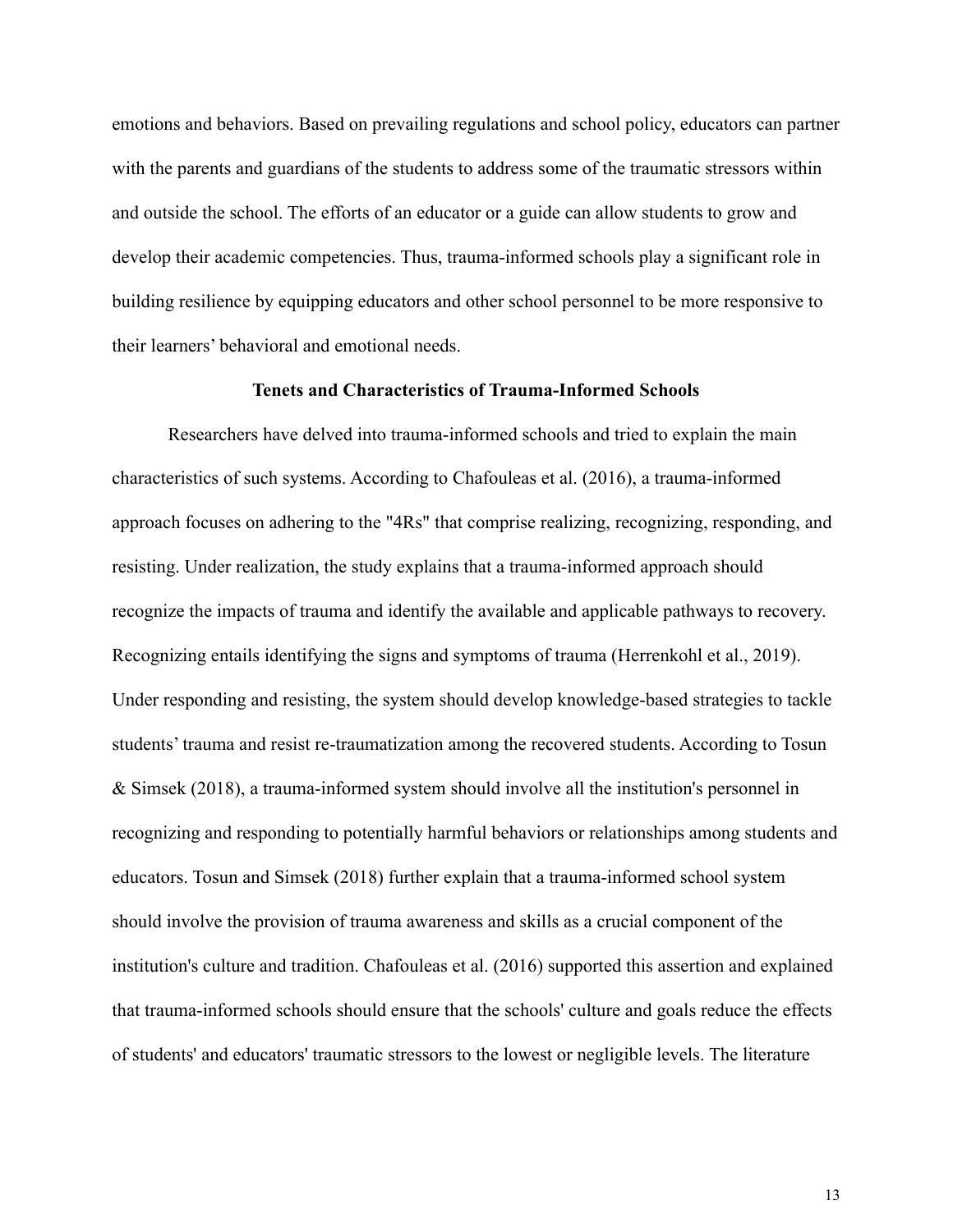stresses the importance of community partnerships and collaborations as crucial in developing and implementing trauma-informed systems. According to Tosun & Simsek (2018), schools should foster reliable alliances between all education stakeholders such as community agencies, leaders, law enforcers, family members, caregivers, and other school staff members to promote safe, welcoming, and predictable stress handling mechanisms. These practices should increase the school's resilience in handling trauma signs and symptoms among students and educators.

Besides the written policies that guide trauma-informed schools, several undocumented practices characterize these types of schools. For instance, such schools recognize the relationship between trauma-informed critical areas and social, psychological, disciplinary, and professional student support (Herrenkohl et al., 2019). Such school systems acknowledge the impact of mental health on the students' cognitive, social and academic development within and outside the classroom setting. More importantly, Tosun  $\&$  Simsek (2018) emphasized the importance of such institutions in tailoring their educational experiences to support and promote the students' mental health. Chafouleas et al. (2016) established a relationship between the responsiveness of a school's academic programs to stress and the overall students' performance. Thus, the available literature articulates the need for trauma-informed schools to continuously nurture the relationship between students' mental health and academic achievement while maintaining the institution's primary focus on promoting education.

## **Creating, Supporting, and Sustaining Trauma-Informed Schools**

Researchers and educational agencies have developed different frameworks for developing trauma-informed systems. The National Child Traumatic Stress Network [NCTSN] (2017) suggested a tiered approach that adheres to building positive relationships and open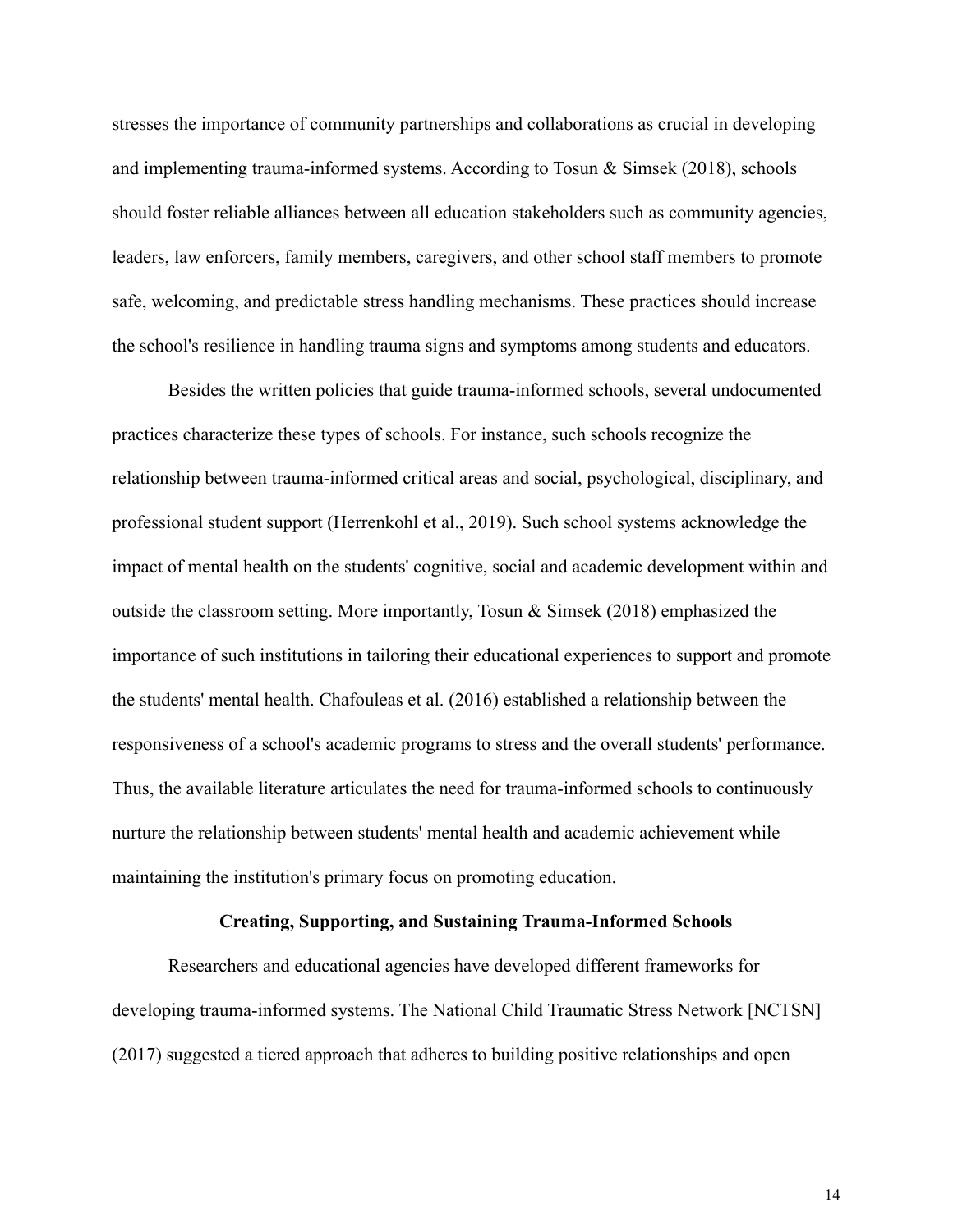communication and embraces collective commitment as safe in promoting a supportive institutional culture. The NCTSN's proposed three-tier approach comprises creating a safe environment, early interventions, and identifying students at risk and in need of intensive support. Under the first tier, NCTSN proposes strategies to promote a positive school environment, provide psychological first aid, and prevent bullying. The second-tier strategies include screening students, threat assessment, and peer support for students. Within the third tier, NCTSN proposes strategies such as providing trauma-specific treatment. The framework proposes different possible community and school partnerships that can be brought together at the three tiers to promote inter-agency collaboration. For instance, the framework proposes that intensive support can be promoted through partnerships with the school community, community mental health organizations, and families (NCTSN, 2017). Further, the framework proposes that early interventions can be done through partnerships with counselors, teachers, and advocacy groups. The NCTSN framework gives a simplified way of creating, supporting, and sustaining trauma-informed schools.

The Substance Abuse and Mental Health Services Administration [SAMHSA] (2014) has also proposed its concept of trauma-informed schools. According to SAMHSA, six key principles form the basis of a trauma-informed approach: Safety, trust, transparency, partnerships, empowerment, and adherence to cultural and gender issues. Dohlen et al. (2019) propose similar principles of trustworthiness, gender sensitivity, cultural recognition, transparency, and adherence to community alliances. Moreover, SAMHSA proposes ten implementation domains for trauma-informed schools. The domains include leadership and governance, financial support, a supporting physical environment, multi-sectoral partnerships,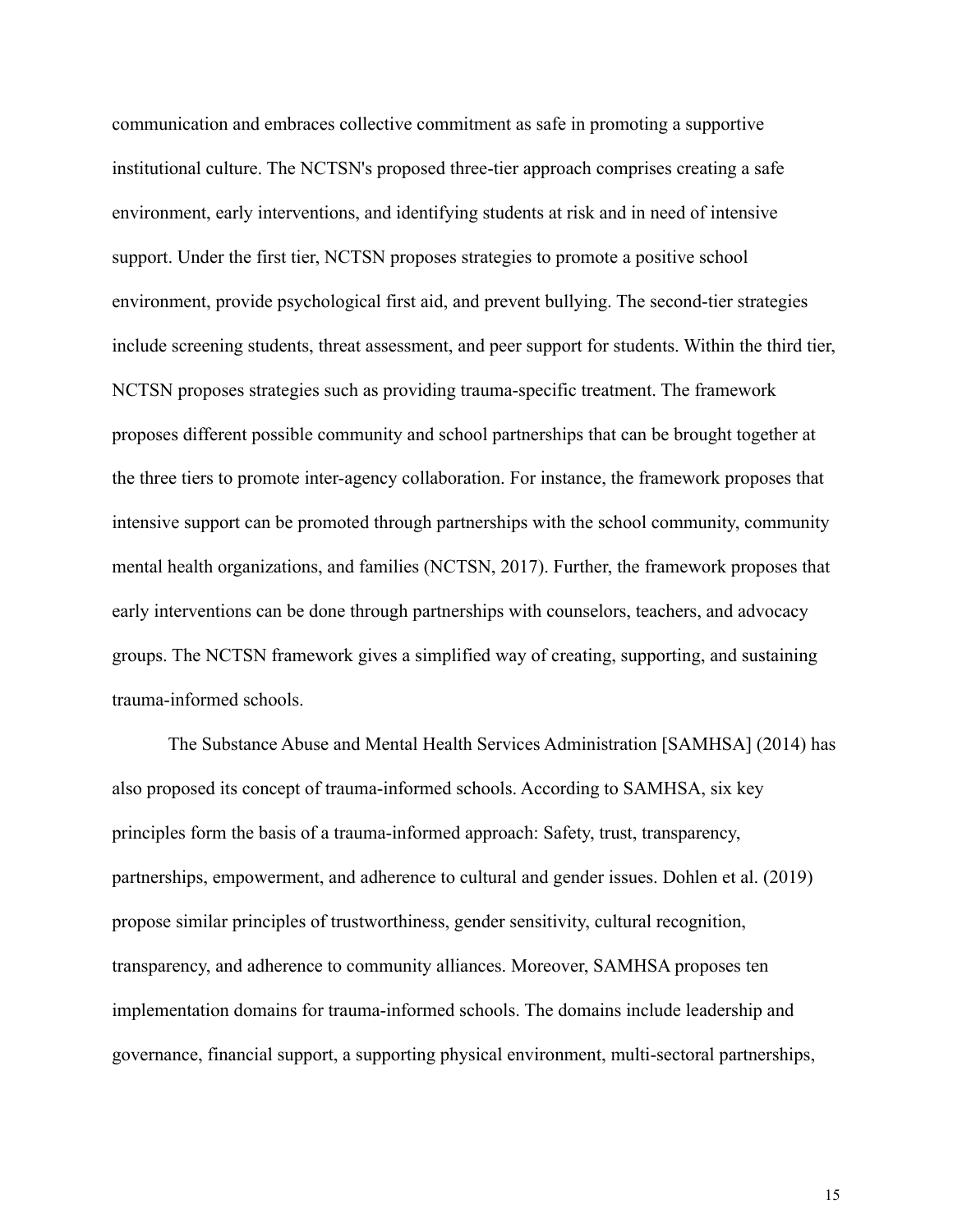workforce training, continuous monitoring and quality control, screening and assessment, and continuous evaluation (SAMHSA, 2014). The ten implementation domains are foregrounded on the six key principles already expounded.

SAMHSA proposes that the governance and leadership domain in a trauma-informed framework should answer the following questions: (i) How does the school leadership communicate its support for the trauma-informed strategy? (ii) How do the school's mission statement and policies commit to offering trauma-informed solutions? And (iii) How does the school governance structure support trauma-informed services? Under physical environment, the SAMHSA framework questions the safety of the physical environment, the available working space for staff and students, and the available gender-related physical space enjoyed by the students and educators. Cross-sector collaboration evaluates the presence of collaborative partners in the trauma-informed approach and the incorporation of community providers and referral agencies in implementing trauma-informed approaches (SAMHSA, 2014). Moreover, the SAMHSA approach proposes a domain of training and workforce development, which evaluates how the school ensures that all support staff receive the requisite training and skill upgrade to implement trauma-informed strategies effectively.

## **Applying the SAMHSA Trauma-Informed Domains and Principles for Special Education**

School administrations, educators, and education stakeholders play an essential role in alleviating the effects of traumatic stress on students. Educational institutions provide platforms for prevention, early intervention, and medical treatment for students exposed to traumatic stress. The SAMHSA Trauma-Informed School System Framework follows the national policy recommendations of emphasizing evidence-based interventions in providing mental health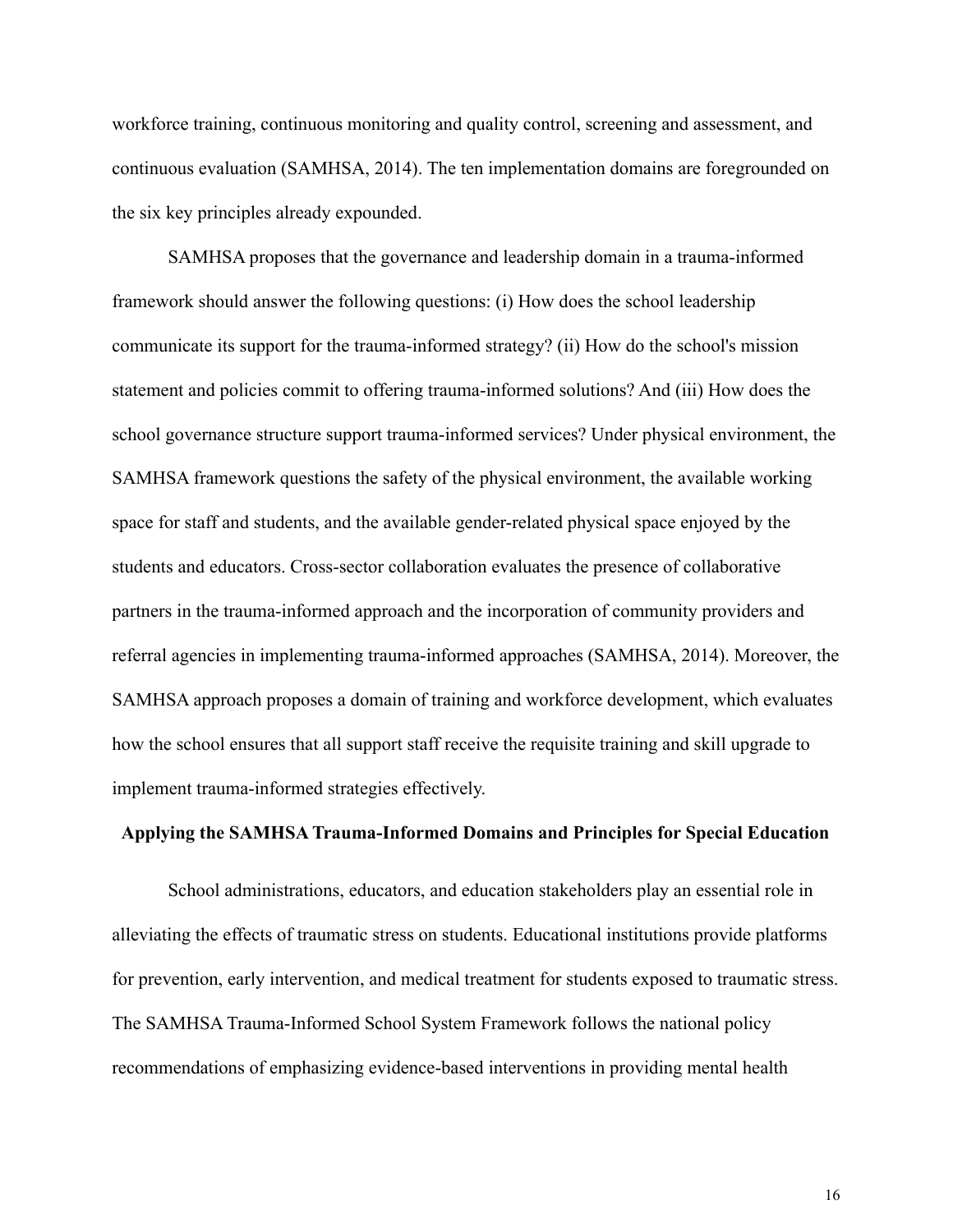services, progress monitoring, and quality improvement of services addressing traumatic stress among students. The multi-tiered system focuses on universal prevention (Tier 1), targeted prevention and screening (Tier 2), and treatment (Tier 3), as shown in figure 1.

## **Figure 1**

*Trauma-informed Principles*



Source: (Kataoka et al., 2018).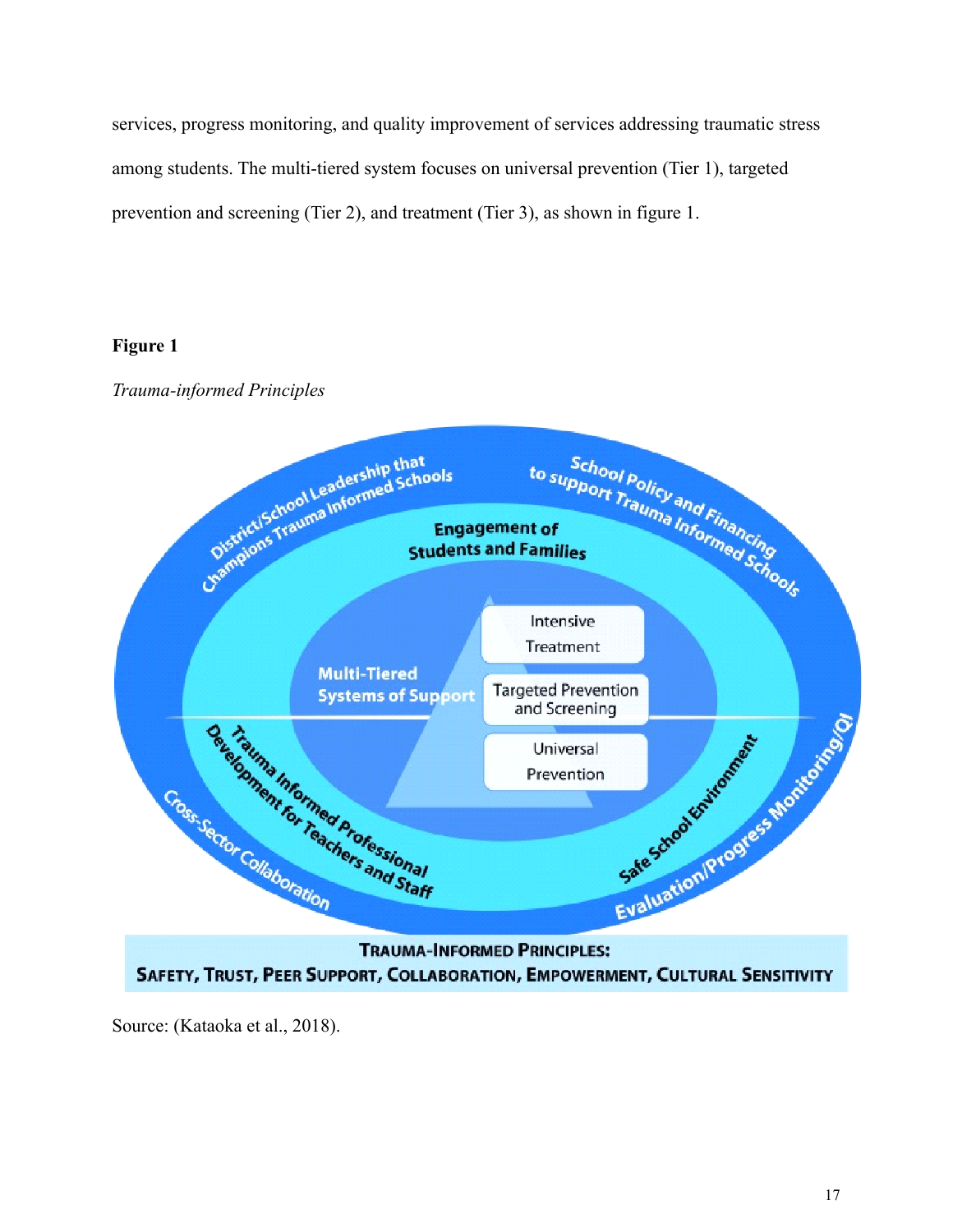The outer circle represents the macro-level characteristics of a trauma-informed school. Under Tier 1 of the SAMHSA Trauma-Informed School System Framework, schools should establish an effective macro-level environment that supports eradicating traumatic stress among students. Research on implementing the SAMHSA Trauma-Informed School System Framework has found that the school's leadership plays a vital role in implementing trauma-informed programs in middle-level schools. The school's administration dictates the specific policies, procedures, and resources needed to sustain such programs (Kataoka et al., 2018). The national policy requires the leadership of trauma-informed schools to apply evidence-based interventions in formulating policies and procedures for implementing trauma-informed programs (SAMHSA, 2014). Under the SAMHSA Trauma-Informed School System Framework, schools act as a public health model "hub" that helps other stakeholders in public health to identify, prevent, and intervene for students with traumatic stress (Kataoka et al., 2018). Moreover, the approach requires schools to anchor their interventions on cross-sector collaborations with other relevant institutions such as primary care, criminal justice, and child welfare systems (SAMHSA, 2014). Under Tier 1 of the SAMHSA Trauma-Informed School System Framework, schools should play the role of establishing an effective macro-level environment that supports the eradication of traumatic stress among students.

The Tier 2 of the Trauma-Informed School System Framework depicts practices within the school environment that cultivate a positive school climate for reduced effects of traumatic stress among students. Under this phase, schools should promote a safe school environment and foster a strong engagement between students, educators, and families. Schools should ensure that the school environment does not encourage student bullying and harassment and promote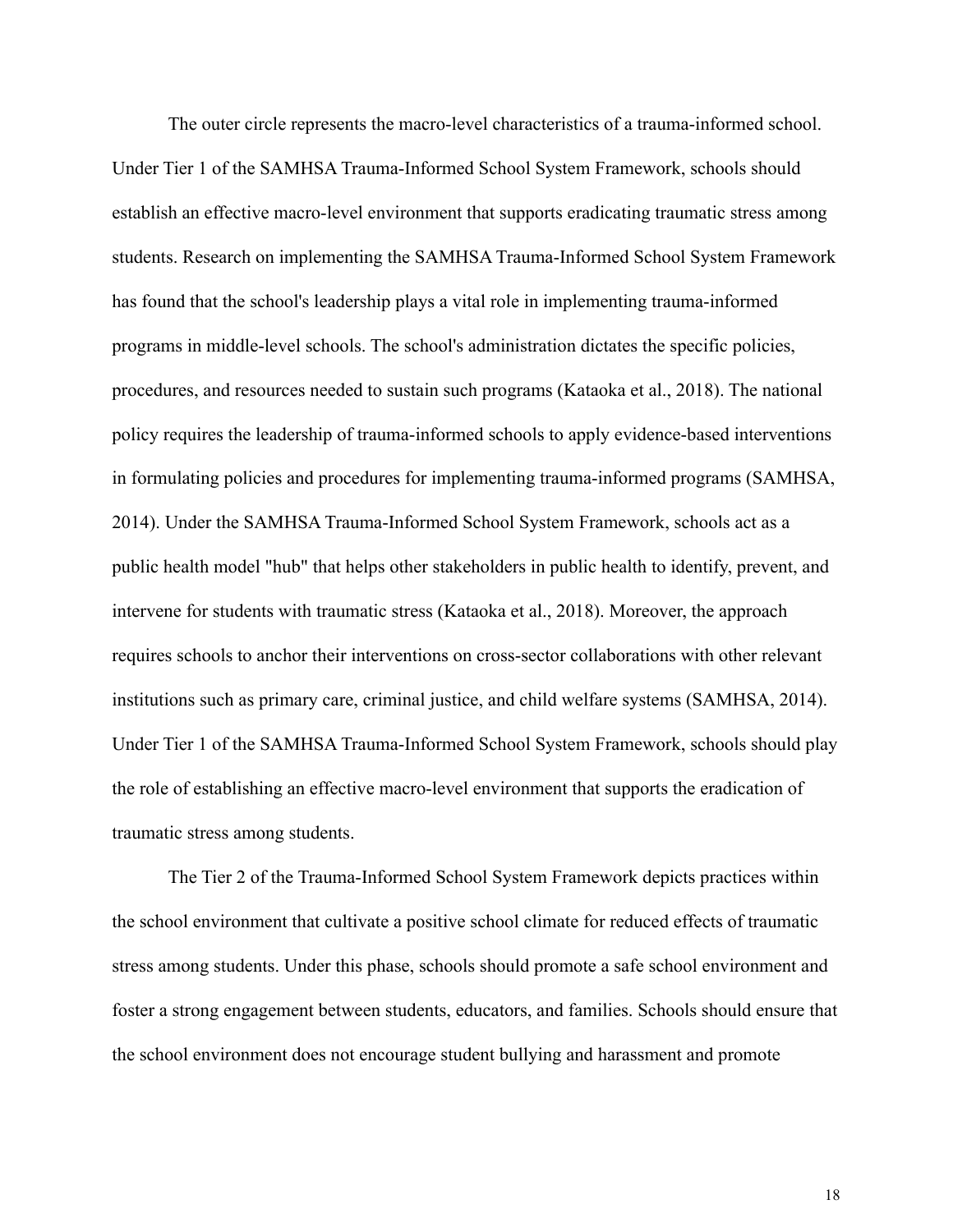improved academic performance, class attendance, and stable mental health (SAMHSA, 2014). Some of the practical contributors to a safer school environment include establishing teacher training programs on responding to students who have experienced trauma. Therefore, schools should provide short and long-term training and skills improvement to all educators and school staff as a means to empower them to handle traumatic stress's social, emotional, and academic effects (Chafouleas et al., 2016). Schools should improve the capacity of teachers to cope and handle any post-traumatic stress symptoms they may develop due to dealing with students' accounts of their traumatic accounts.

Tier 2 of the Trauma-Informed School System Framework insists on the role of schools in promoting a positive internal working environment that upholds the students' and educators' mental well-being. The training of teachers should entail teaching them the importance of monitoring stress levels and applying effective coping strategies (Chafouleas et al., 2016). Further, teachers should also learn how to implement their self-care strategies to shield them from the adverse effects of being exposed to students' traumatic accounts (Kataoka et al., 2018).

### **Practical Cases on the Use of Trauma-Informed School System Framework**

With enhanced awareness, resources, and evidence-based support, most schools have integrated fractions of the components of the comprehensive model. The Los Angeles Unified School District (LAUSD) is one of the urban school districts that have applied the framework. The school district serves over 650,000 students in the entire K-12 grades. Approximately 80% of the students served by the district live in poverty, and over 75% of them are Latino, while 8% are African American (Kataoka et al., 2018). Within Tier 1 of the Trauma-Informed School System Framework, the district has used its School of Mental Health department to offer several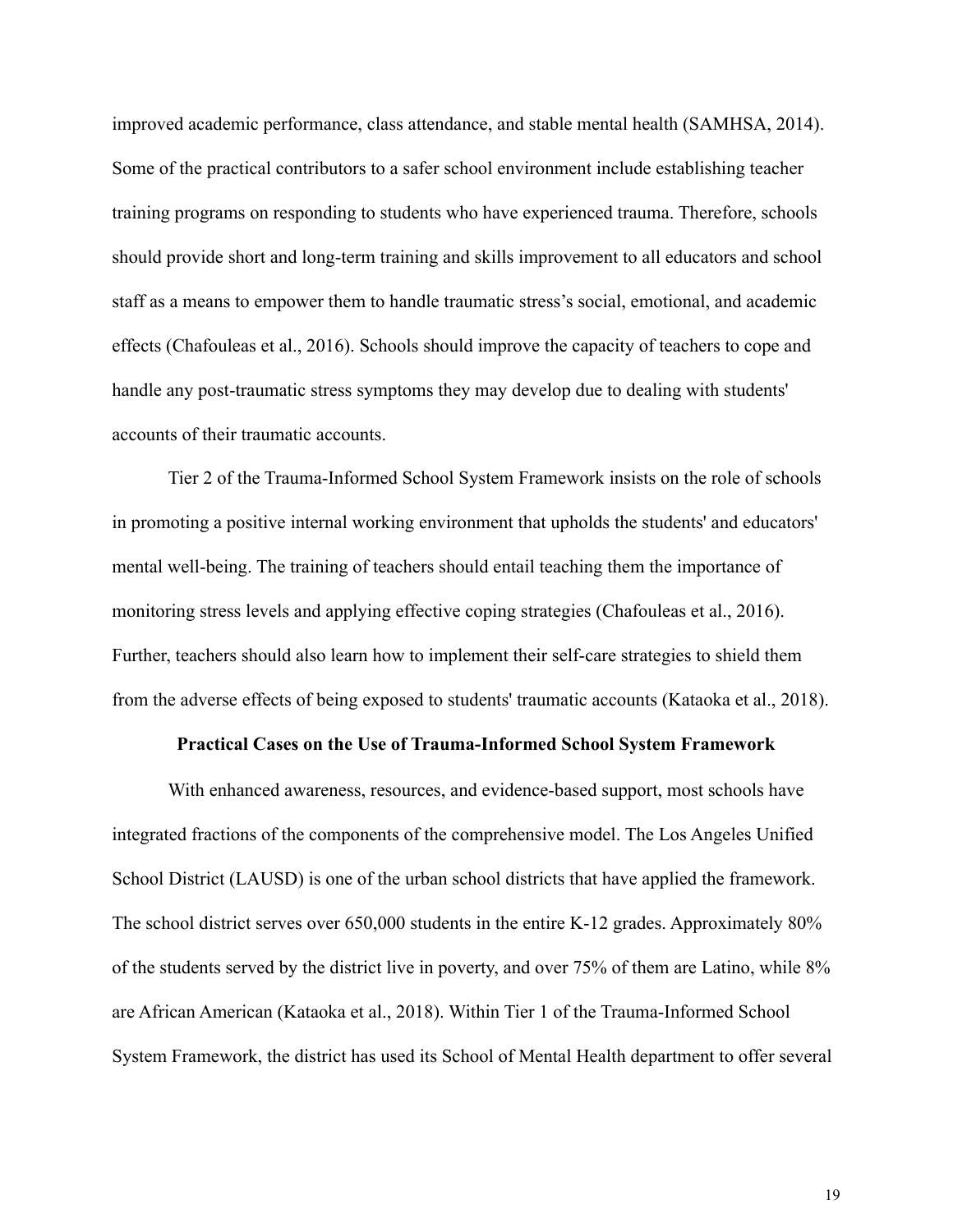universal prevention programs, such as the Resilience Classroom Curriculum (Chafouleas et al., 2016). The Resilience Classroom Curriculum provides a group-based flexible format of 45-55 minutes modules taught by school social workers on emotional regulation, student-teacher communication, problem-solving, and stress management among students (Kataoka et al., 2018). Under Tier 2, LAUSD used targeted group prevention programs such as the Cognitive Behavioral Intervention for Trauma in Schools [CBITS] (Kataoka et al., 2018). CBITS is a program designed to reduce the symptoms of post-traumatic stress disorder among students from the 5th grade to the 12th grade who have previously experienced traumatic life events. The CBITS approach uses various cognitive-behavioral techniques such as relaxation and cognitive restructuring to handle students' traumatic stress experiences. Under Tier 3, LAUSD applied some proven intensive mental health treatment approaches, including the Focused Cognitive Behavioral Therapy [TF-CBT]. TF-CBT approach is an evidence-based treatment model used to help children and adolescents overcome the adverse effects of traumatic experiences (Kataoka et al., 2018). The treatment process also involves family therapy, which has proven effective in treating multiple and single traumatic experiences among young patients. The Trauma-Informed School System Framework has effectively provided LAUSD schools with a practical approach to dealing with students' traumatic stress. However, the framework has not realized total success because some schools are underprivileged and lack the requisite resources to support such programs (Kataoka et al., 2018). Moreover, some of the targeted schools have competing demands for the available limited funds and workforce, which has limited their ability to transform into fully trauma-informed institutions.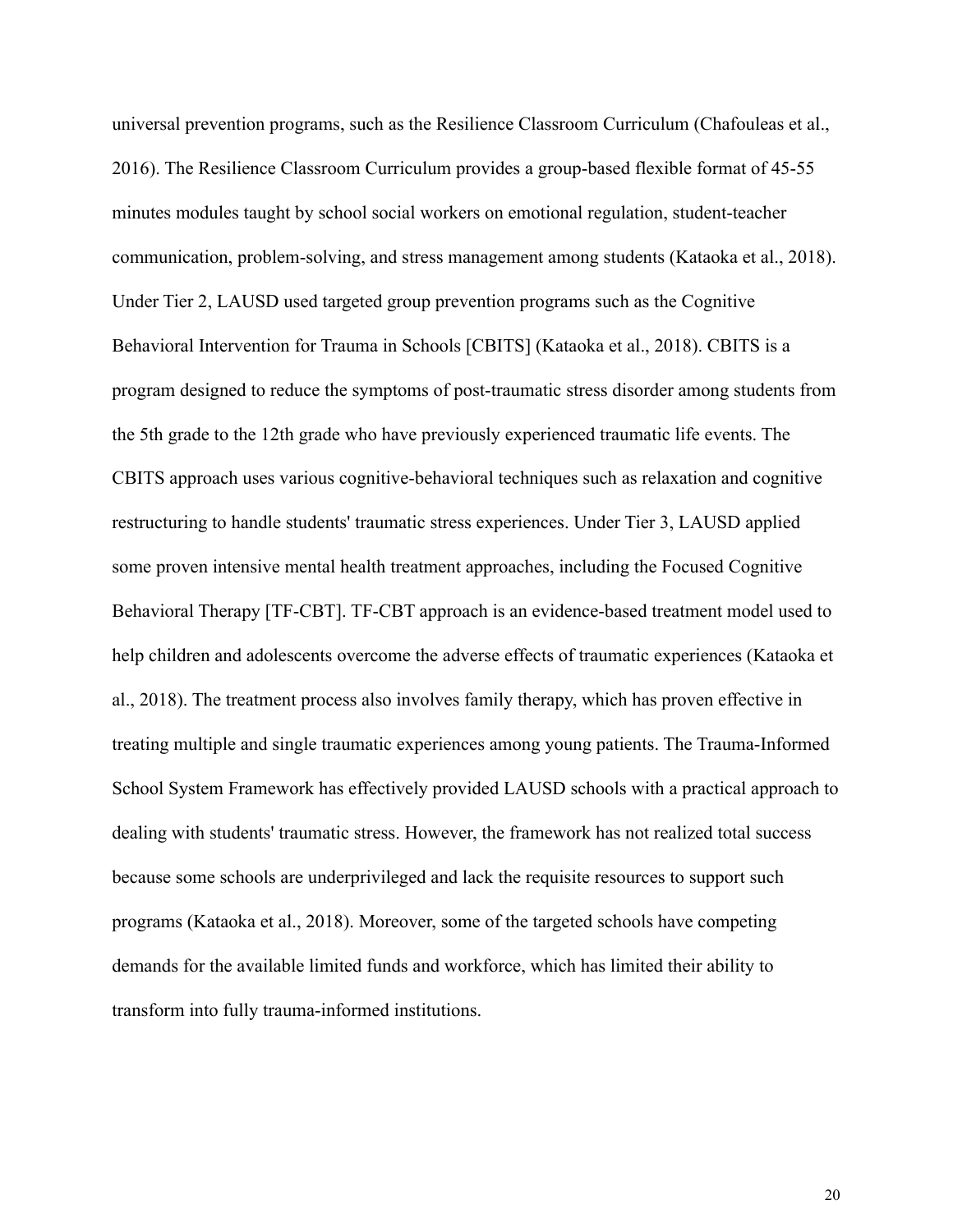Another practical case of successful application of the Trauma-Informed School System Framework is the Harmony Elementary School in Los Angeles. The school resides in a primarily Latino neighborhood with numerous reports of gang violence, poverty, education-related racial discrimination, and poor community infrastructure (Kataoka et al., 2018). The school prioritized trauma-informed services by training educators to recognize students with traumatic stress symptoms. Further, the school applied a community organizing approach by training teachers to hold one-on-one discussions with parents about the mental well-being of their children. In addition, the school upheld trust and transparency (two fundamental principles of the Trauma-Informed School System Framework) between the students, their families, and educators. The bilingual staff made critical conversations possible between students, parents, and educators. The school management also trained educators to listen to students' and parents' ordeals and identify recurrent themes before engaging mental health specialists to offer therapy and treatment to the affected students (Hunter et al., 2021). Safety was a frequent concern in the neighborhood. To resolve the safety concern, the school management organized neighborhood walks to record the safety conditions, peoples' opinions, and the available resources surrounding the school (Avery et al., 2021). From the neighborhood walks inventory, Harmony Elementary School approached the city council and police department leaders to listen to the students' and parents' stories on their concerns about violence in their community. By engaging the city council and security departments, the school satisfied the Trauma-Informed School System Framework's principle of collaborating and partnering with relevant stakeholders. Harmony Elementary School attained higher-than-usual levels of parents' involvement in handling their children's traumatic stress symptoms (Kataoka et al., 2018). Generally, the school managed to act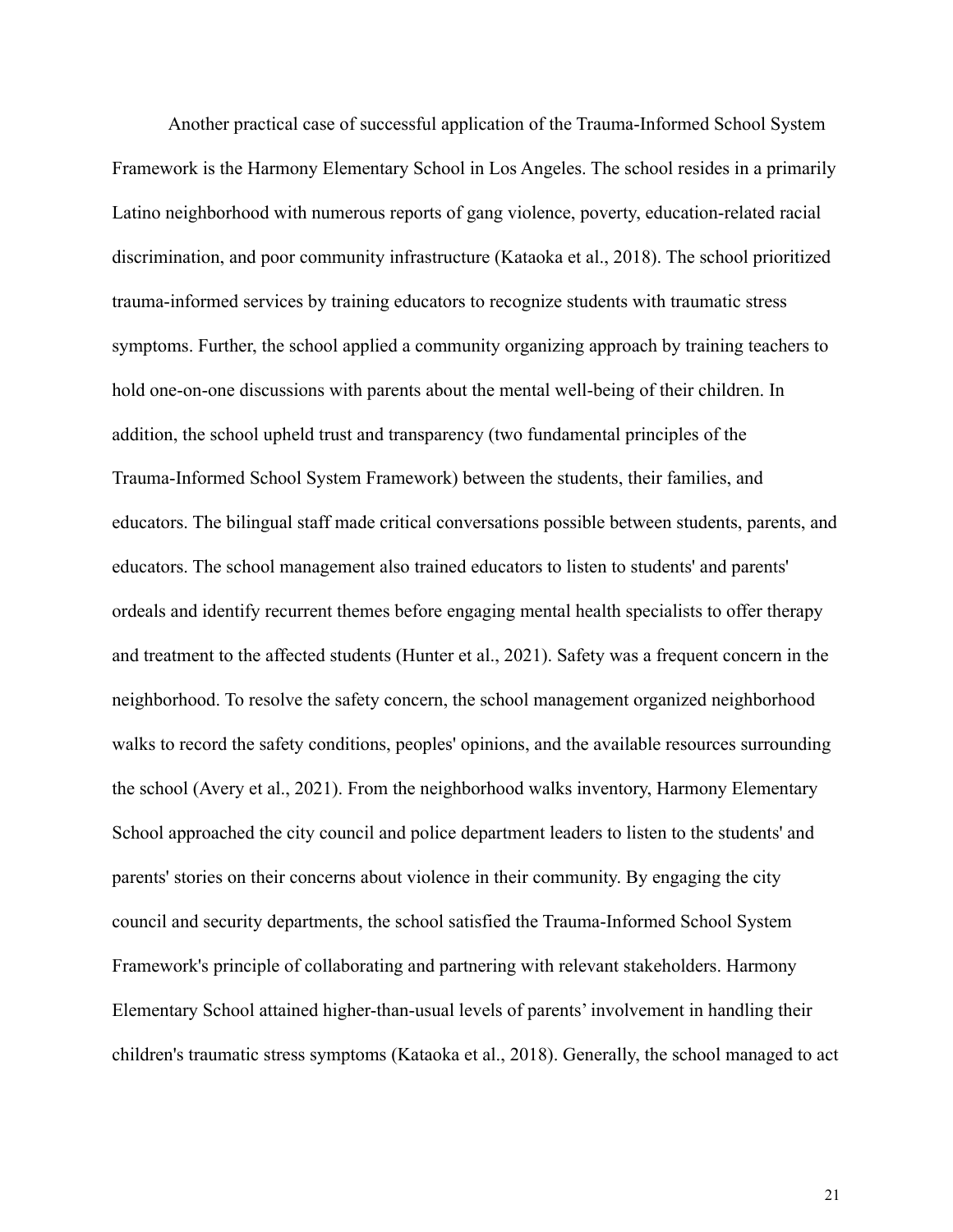as a model trauma-informed school in the U.S. through its higher-than-average levels of success in handling students' traumatic stress.

## **Application of the Trauma-Informed School Practices Tri-Phasic Model**

The Trauma-Informed School Practices Tri-Phasic Model (TISP) is a framework used to effectively develop teachers' competencies to implement and operate a trauma-informed school. The goal is to assist educational systems in structuring their culture and practices according to trauma-informed school competencies (Berardi & Morton, 2019). By structuring their culture and procedures accordingly, schools that apply TISP upgrade their ability to deal with students' traumatic stress and achieve academic excellence. The first phase of the TISP approach is safety and stabilization. This phase emphasizes the understanding that people who have experienced trauma tend to feel discriminated against based on the traumatic experience and their bodies. Safety and stabilization are attained by giving the right help to the affected persons to regain external and internal control of the traumatic stress situation (Berardi & Morton, 2019). Trauma-informed schools apply safety and stabilization by training their staff to offer self-soothing and self-care skills to affected students to increase their emotional and behavioral stabilization. The safety and stabilization phase focuses on helping the student gradually shift from the dangerous zone to a safer zone (Berardi & Morton, 2019). The overriding goal of this phase is to ensure that the affected students slowly start to rely on their safety both in the school environment and within themselves to cope with the traumatic accounts.

The second phase of the TISP is Trauma Memory Processing. In this phase, the affected students work through trauma history and get over the traumatic experience's painful memories. To successfully go through this phase, students go through a comprehensive therapeutic process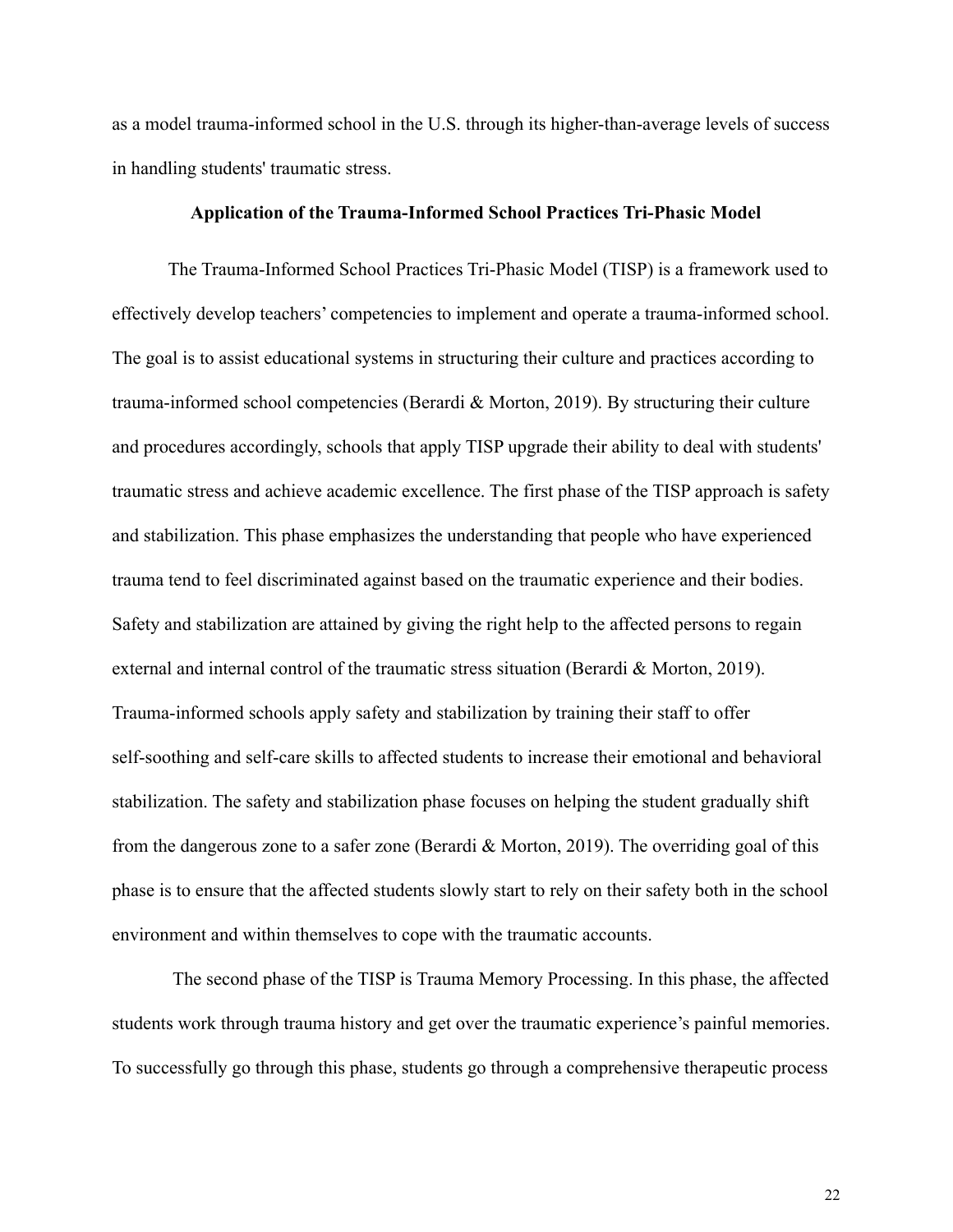with a compassionate companion who understands their accounts (Dohlen et al., 2019). In this phase, a mental health specialist should apply the relevant Cognitive Behavioral Therapy technique that effectively resolves the student's specific traumatic experience. Some of the commonly used Cognitive Behavioral Therapy techniques include the Eye Movement Desensitization and Reprocessing approach or the Time-Limited Trauma Therapy approach (Berardi & Morton, 2019). All these Cognitive Behavioral Therapy techniques help the affected students in trauma memory processing. The third phase of TISP is Reconnection. Effective reconnection may help the assisted students to help others with similar histories of traumatic experiences (Berardi & Morton, 2019). Under reconnection, the affected students redefine themselves within the contexts of their immediate family and meaningful life activities.

## **The Trauma-Informed School Practice (TISP) Guiding Principles**

Two core values inform each phase of the TISP. The first principle is the framework's attachment focus. Studies and evidence in neurobiology that support the development and implementation of the TISP model provide a solid and practical basis for the support or aof brain development (Berardi & Morton, 2019). The integration of neurobiology and developmental theories is the foundation of TISP. The theories provide a rationale for supporting and mentoring persons with traumatic stress symptoms to enable them to heal and resume their daily duties. Therefore, trauma-informed schools should train their educators on handling traumatic stress based on neurobiology studies and developmental theories (Dohlen et al., 2019). The second TISP's guiding principle is its community-driven nature (Berardi & Morton, 2019). The approach understands that the community is a place of welcomeness and inclusion. Thus, the method is consistent with the ethics of care. As per the ethics of care, schools care about the well-being of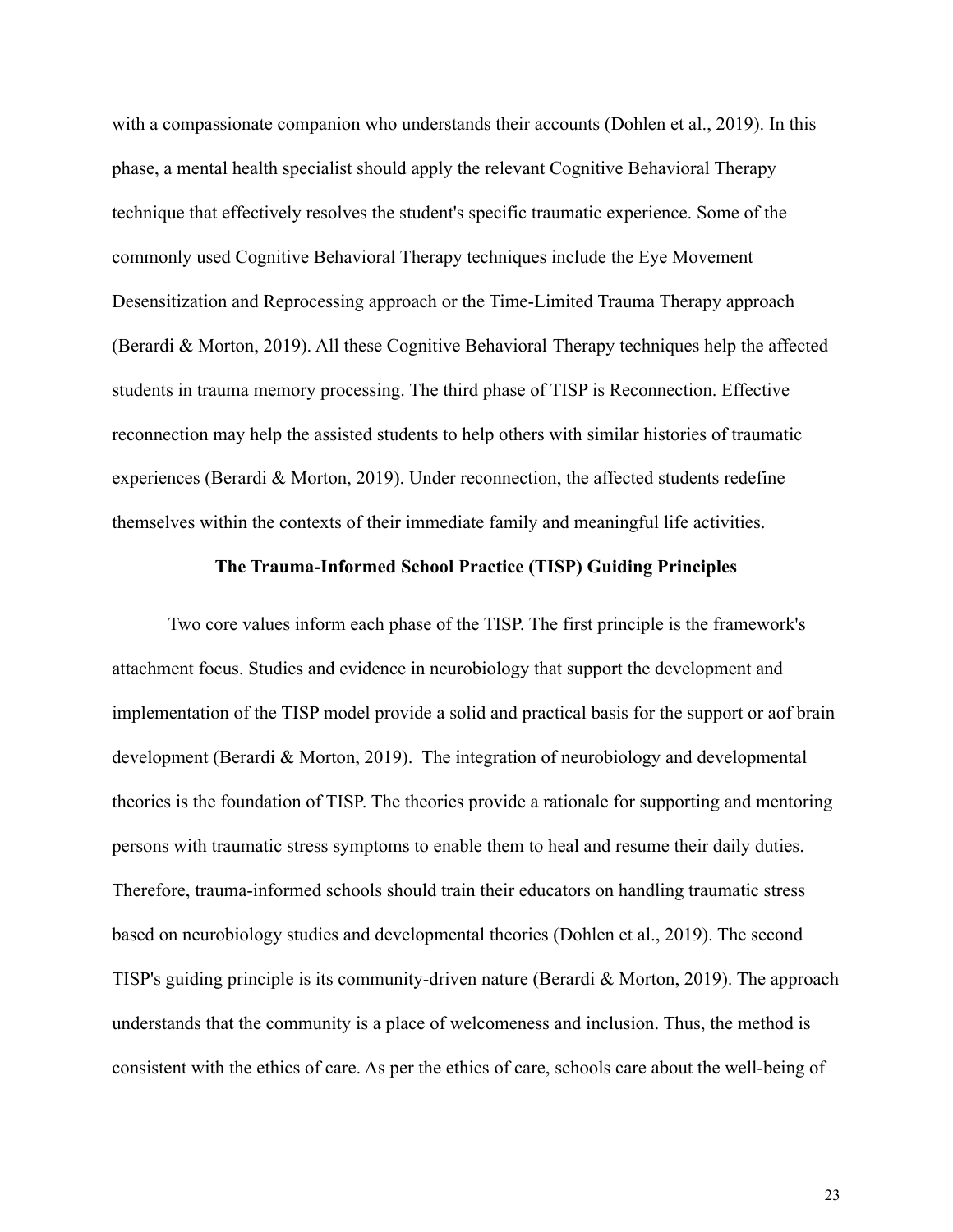their students and educators. The TISP approach advocates for total stakeholder participation in creating a trauma-informed environment within the institution's environment (Berardi & Morton, 2019). Also, the approach demands multicultural inclusion of all contextual identities, such as the students' or educators' sexual orientation, gender, race, religion, socioeconomic status, physical appearance, and physical abilities.

## **Action Guide for Implementing Trauma-Informed School Practices**

Establishing trauma-informed schools involve school policies, procedures, and culture changes. It entails a continuous implementation and monitoring process to ensure that all students experience psychological, educational, and social growth. The National Center on Safe Supportive Learning Environment's action guide is widely used to implement school trauma-sensitive programs. According to the National Center on Safe Supportive Learning Environment (2018), schools should follow a six-phased guide when transforming from ordinary to trauma-informed institutions. The six phases provide an actionable framework to guide the school management, educators, education district, students, and families to adopt a trauma-informed approach.

The first phase of the action guide is developing an action plan. The action plan communicates the institution's commitment to trauma sensitivity, which helps it allocate the necessary resources, train its staff, and assess the school's preparedness to embrace the changes. After completing the action plan, the school leaders should communicate the school's commitment to adopting a trauma-informed approach (National Center on Safe Supportive Learning Environment, 2018). The action plan is communicated by school leaders by introducing the topic during staff meetings, using the action guide to provide a vision for the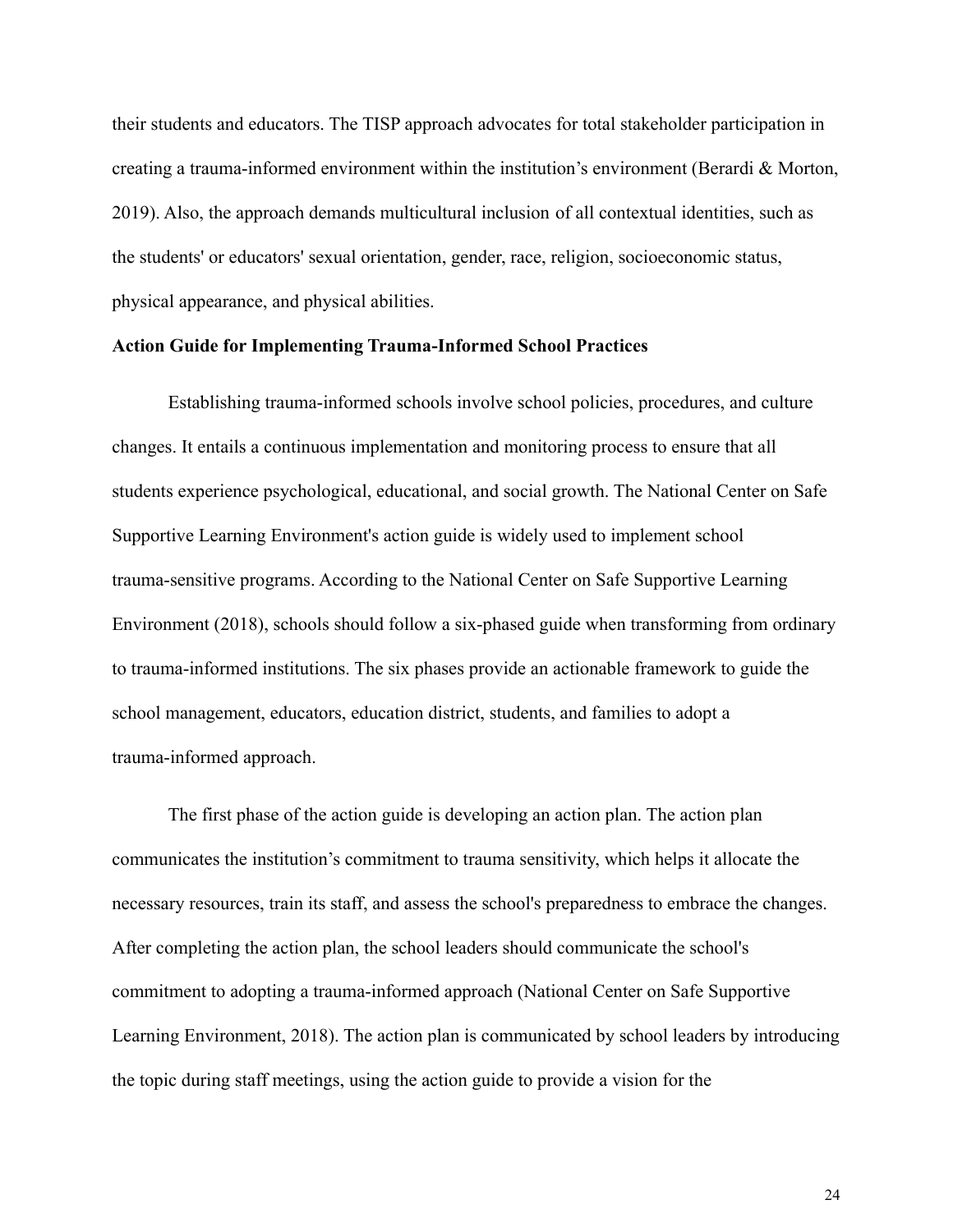trauma-informed program, and modeling trauma sensitivity with the students, parents, and educators (Berardi & Morton, 2019). The third transformation phase involves allocating sufficient financial and human resources to support the change process (National Center on Safe Supportive Learning Environment, 2018). The institutional administration should ensure that the school employees access the diverse resources needed to cover the program's work. In addition, schools should use the necessary technology to conduct staff surveys and assessments to ensure that what they are doing is working. The fourth phase entails educating the school staff on trauma, its causes, and its effects. Staff training on trauma and trauma sensitivity aims to build awareness and understanding of trauma and increase the staff's acceptance of the change process (Berardi & Morton, 2019). The focus of the fifth phase is to create a trauma-sensitive workgroup (National Center on Safe Supportive Learning Environment, 2018). According to the agency, a trauma-sensitive workgroup should comprise school counselors, social workers, teachers, and other support staff in the school environment. The final phase of the action guide includes the implementation of the trauma-sensitive framework and addressing all the gaps that arise in the implementation process. Dohlen (2019) proposed that trauma-sensitive programs should be anchored on trustworthiness, gender sensitivity, cultural recognition, transparency, and adherence to intersectoral alliances. Therefore, the workgroup assessment guide should reflect the principles of trust, accountability, respect for culture, building sustainable alliances, and adherence to gender balance rules. The workgroup holds internal meetings and assesses the school's effectiveness in implementing the trauma-informed program. Assessment of school progress is collected and measured utilizing a workgroup question and assessment guide.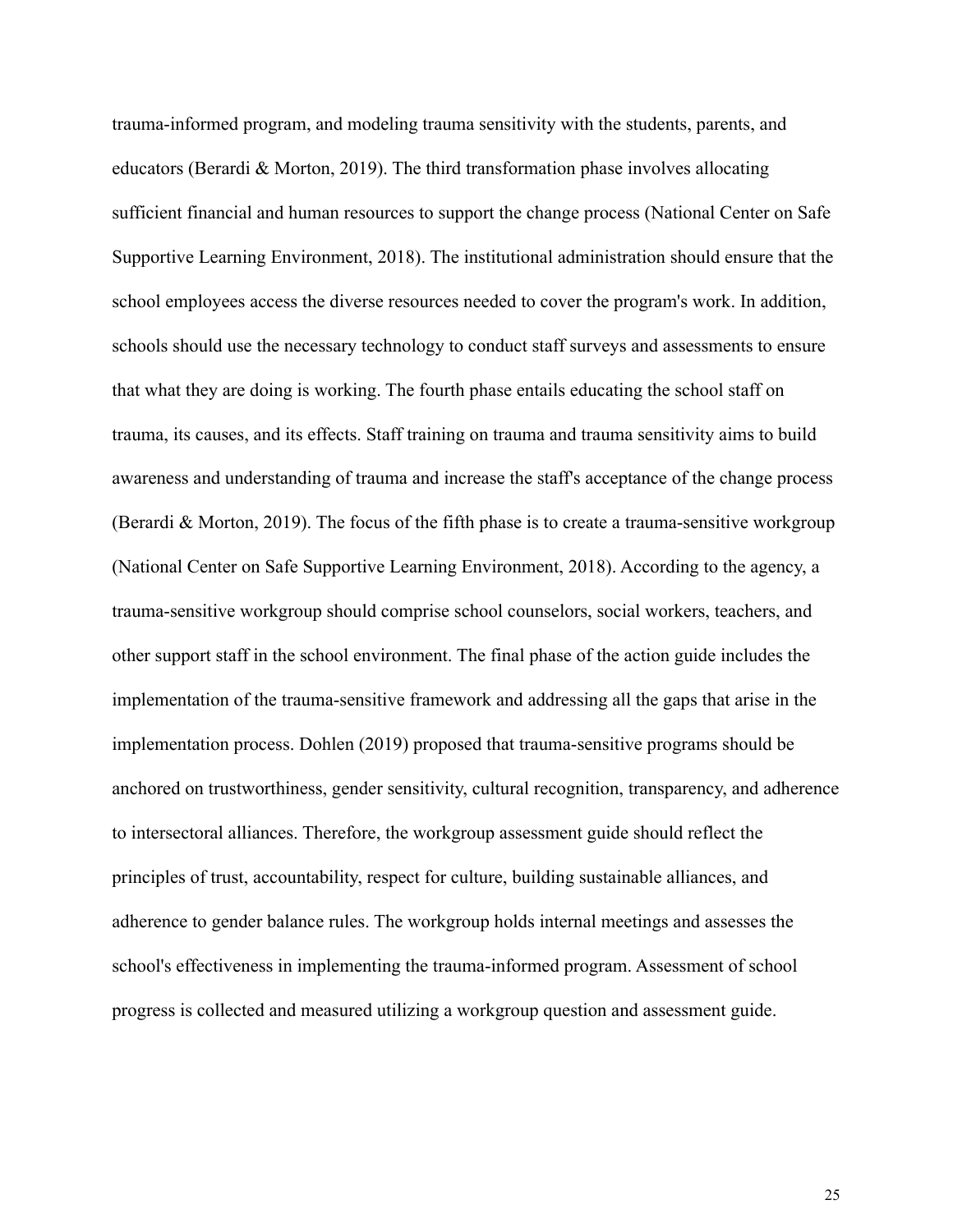Schools use measurable parameters to determine the effectiveness of a school's trauma-informed approach. The identified effects of traumatic stress are the measurement parameters. Primarily, traumatic stress has resulted in decreased high school graduation rates, decreased attention, reduced reading ability, and deficits in abstract reasoning. Moreover, high levels of exposure to traumatic stress can reduce long-term memory and alter verbal communication among the affected students (Edwards et al., 2014). An effective trauma-informed approach should positively reduce the educational, social, behavioral, and mental health effects of traumatic stress. The trauma-sensitive workgroup should measure the rates of decrease (or increase) of student absenteeism, suspensions, and prevalence of chronic conditions among students.

## **Suggestions for Effective Implementation of Trauma-Informed Strategies**

## **Establishing Strong Alliances**

The trauma-informed schools' concept embraces a multi-tiered system of support for students and educators under the trauma-informed principles of safety, trust, peer support, and partnerships/alliance. The concept goes beyond the school environment to include the inputs of other health and education players. Strong partnerships are paramount to establishing an effective trauma-informed program (Hunter et al., 2021). Collaborations between schools and other relevant stakeholders help make trauma-informed approaches practical and sustainable. According to Berardi and Morton (2019), in the first part of establishing a trauma-informed school, the schools' management should collaborate with other stakeholders to create a District Strategic Planning team. Berardi and Morton (2019) explain that a District Strategic Planning Team should comprise trauma-informed participants and a diverse group of educators. A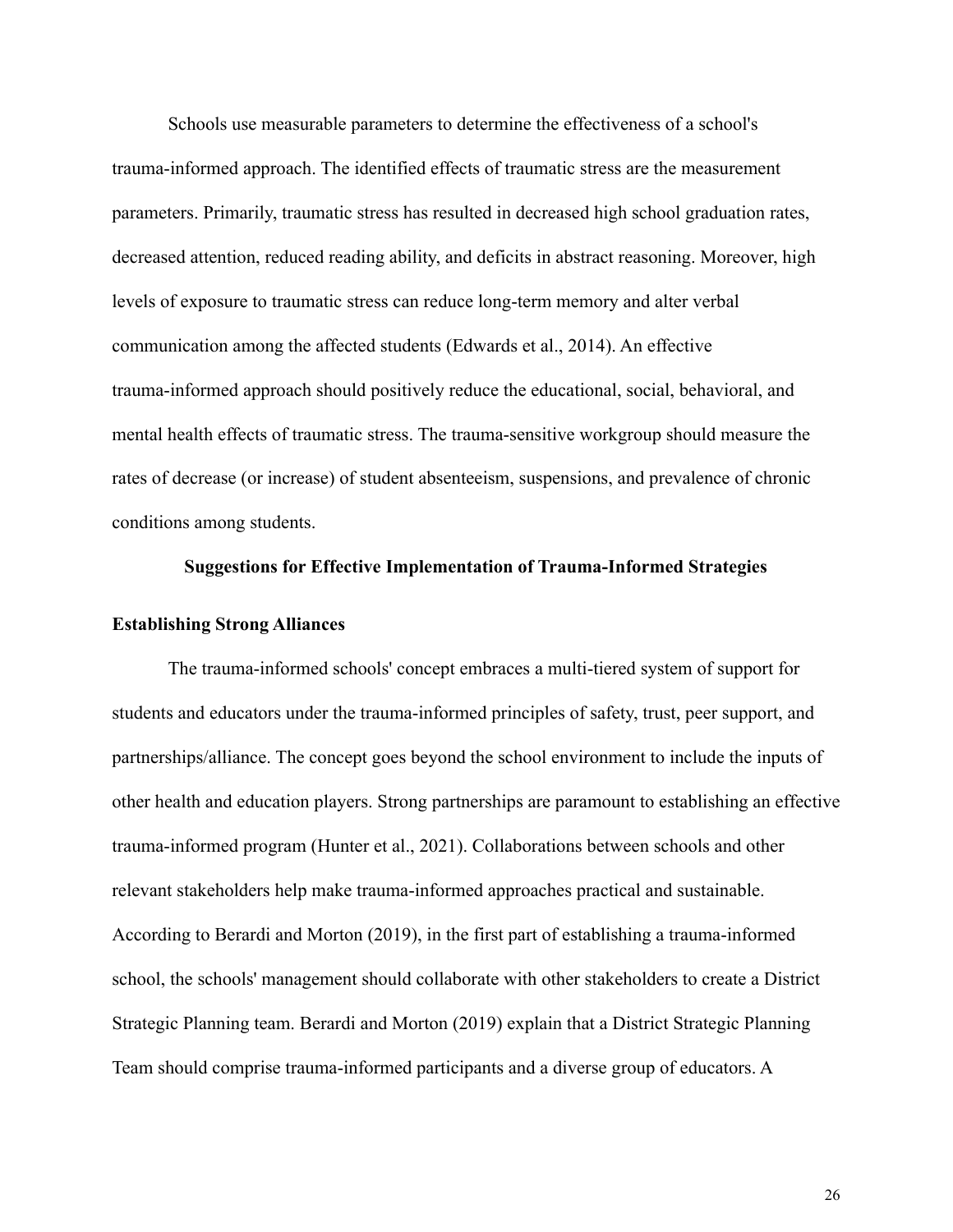definitive list of a District Strategic Planning Team should include a data analyst, school principals, school resource officers, a trauma-informed licensed mental health provider, representatives from the special education departments, guidance and counseling, and transportation services. The District Strategic Planning Team should focus on increasing trauma-informed school practices and reducing the barriers to effective implementation of trauma-informed programs (Berardi & Morton, 2019). Other potential stakeholders in trauma-informed programs include mental health institutions and practitioners, agencies tasked with handling drug and substance abuse, security agencies, and criminal justice agencies.

## **Promoting Teachers' Training and Skills Improvement**

Trauma-informed schools should provide short- and long-term training and skills improvement to all educators (teachers and teacher assistants) to empower them and increase their ability to handle the social, emotional, and academic effects of traumatic stress (Chafouleas et al., 2016). Some of the practical contributors to a safer school environment include establishing teacher training programs for responding to students who have experienced trauma (Chafouleas et al., 2016). Also, schools should improve the teachers' capacity to cope and handle any post-traumatic stress conditions acquired from dealing with students' accounts of their traumatic experiences. Additionally, teacher training should involve learning the importance of monitoring their stress levels and applying effective coping strategies (Chafouleas et al., 2016). Teachers should also learn how to implement self-care strategies to shield them from the adverse effects of being exposed to students' traumatic accounts. Also, trauma-informed schools should apply a community organizing approach by training teachers to hold one-on-one discussions with parents about the mental well-being of their children. While undertaking community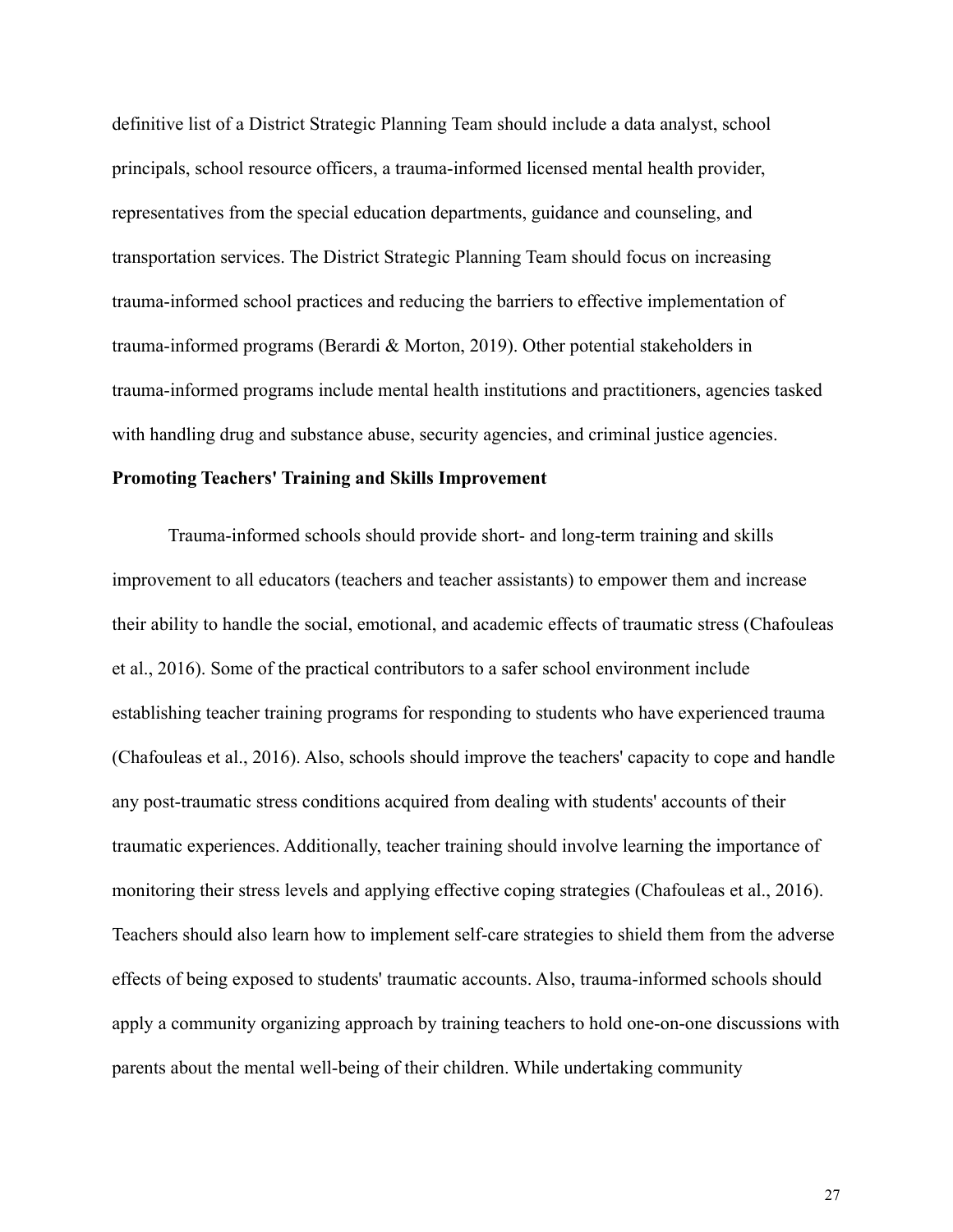organization, schools should uphold transparency and cultural sensitivity between students, their families, and educators.

## **Conclusion and Recommendations**

## **Recommendations for Future Research**

Because trauma-informed care is a broad topic, systemic improvements are needed. Different subject researchers in public health, psychology, mental health, and education have added their input to the issue, intending to strengthen trauma-sensitive institutions. Future research should find the connection between social justice and trauma-informed practices. Researchers should explore how trauma-informed practices impact marginalized communities by looking at the different forms of social justice, including educational, health, criminal justice, and employment marginalization. Moreover, future researchers should explore the challenges in defining, replicating, and measuring trauma-informed practices. For instance, there is no available evidence on the applicable approaches to balancing risk and resilience in trauma-informed frameworks. Also, there is no available evidence on how trauma-informed programs can be decontextualized or depoliticized for effective implementation. Effective measurement of trauma-informed strategies provides crucial guidance to schools, policymakers, and education-related agencies in evaluating the approach's effectiveness and establishing ways of improving such programs.

## **Limitations of the Study**

This review of literature relied on a relatively limited number of databases to identify potentially eligible studies. Additionally, the systematic review of available data and literature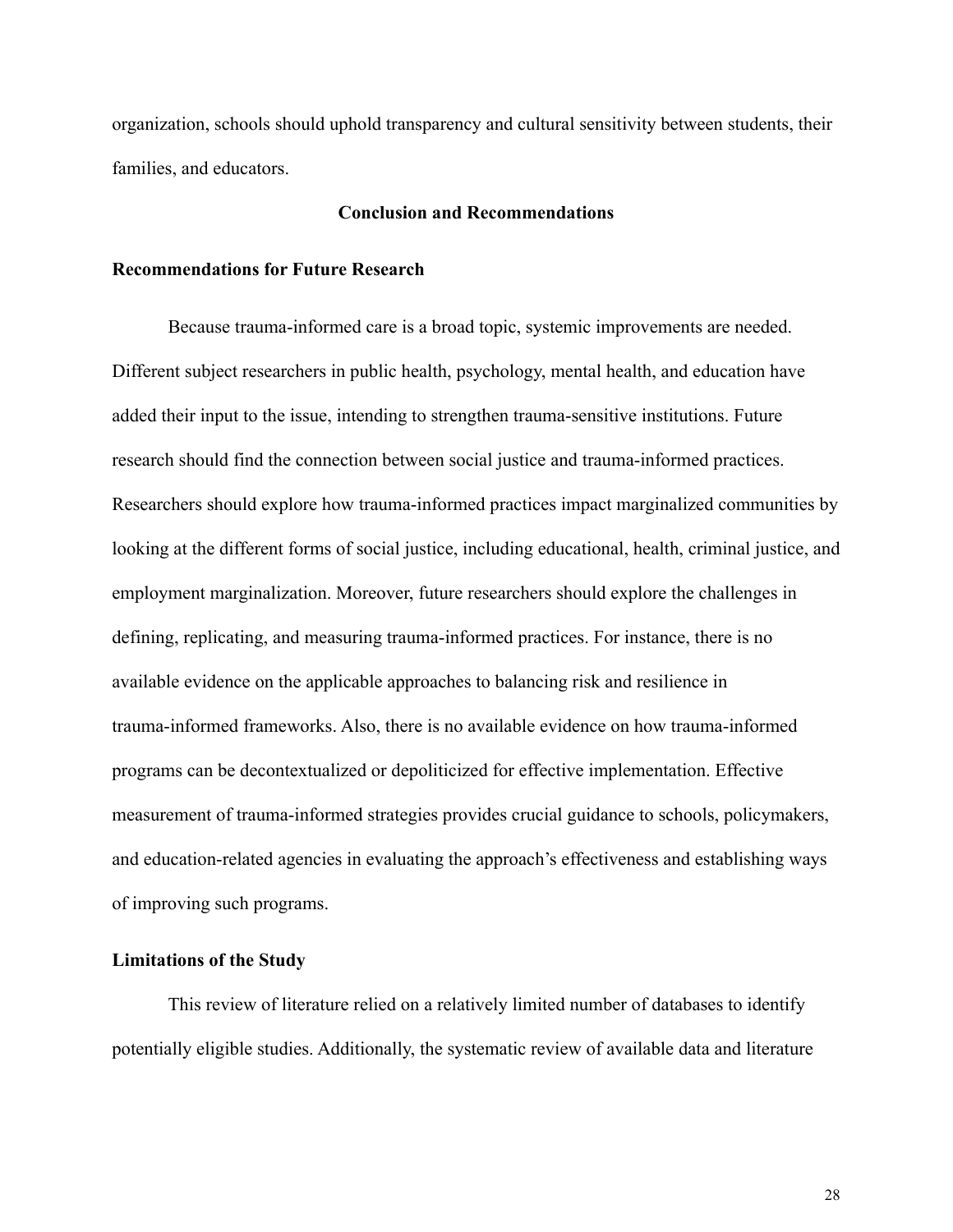was difficult because many studies did not provide adequate summaries, the tests' settings, the expected roles of tests applied, and the study design characteristics. A meta-analysis of the identified studies was not; what the researcher did was synthesize findings and interpret them based on their understanding. Moreover, other researchers omitted critical information such as the participants' demographics, making it hard to classify the study in a particular context.

## **Implications for Current Practice**

The study's findings contribute to the available literature on informed-trauma approaches by evaluating the practice's effectiveness, shortfalls, and principles. The study provides detailed assessments of practical cases of schools and school districts that successfully implemented trauma-informed strategies. These findings could be useful for special education teachers in middle schools. The empirical case examples provide a rich source of information for schools and other education-related institutions on implementing trauma-informed strategies. Moreover, the study assesses different approaches to implementing trauma-informed schools effectively. The assessment results can guide schools when transforming from ordinary to trauma-sensitive institutions.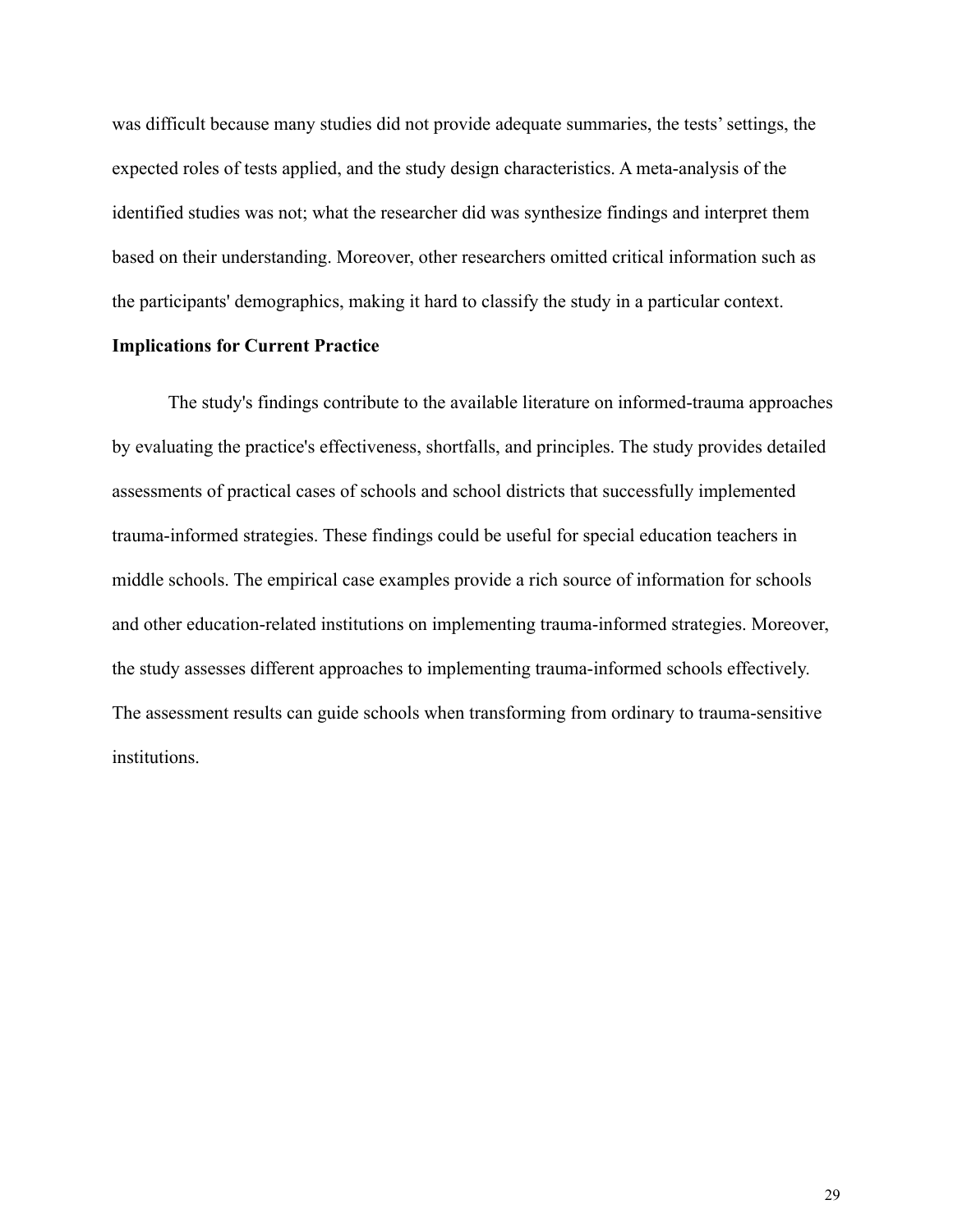#### **References**

- Avery, J., Morris, H., Galvin, E., Misso, M., Savaglio, M., & Skouteris, H. (2021). Systematic Review of School-Wide Trauma-Informed Approaches. *Journal of Child & Adolescent Trauma*, *14*(4). <https://doi.org/10.1007/s40653-020-00321-1>
- Bramlett, M. D., & Radel, L. F. (2014). Adverse Family Experiences Among Children in Nonparental Care, 2011–2012. *National Health Statistics Reports*, *74*. <https://www.cdc.gov/nchs/data/nhsr/nhsr074.pdf>
- Berardi, A.A., &Morton, B. (2019). Trauma-Informed School Practices: Building Expertise to Transform Schools (2019). George Fox University Library*. Open Textbooks*. 4. [https://digitalcommons.georgefox.edu/pennington\\_epress/4](https://digitalcommons.georgefox.edu/pennington_epress/4)
- Chafouleas, S. M., Johnson, A. H., Overstreet, S., & Santos, N. M. (2016). Toward a blueprint for trauma-informed service delivery in schools. School Mental Health, 8, 144–162. DOI 10.1007/s12310-015-9166-8.
- De Young, A. C., Kenardy, J. A., & Cobham, V. E. (2011). Trauma in early childhood: A neglected population. Clinical Child & Family Psychology Review, 14, 231–250. doi:10.1007/s10567-011-0094-3
- Dohlen, V.B.H., Pinter, H.H., Winter, K.K., Ward, S., & Cody, C. (2019). Trauma-informed practices in a laboratory middle school, Middle School Journal, 50:4, 6-15, DOI: 10.1080/00940771.2019.1650549.
- Edwards, S., Kemp, A.T., & Page, C.S. (2014). The Middle School Philosophy: Do We Practice What We Preach Or Do We Preach Something Different? *Current Issues in Middle Level Education*, *19*(1), 13–19. <https://files.eric.ed.gov/fulltext/EJ1087684.pdf>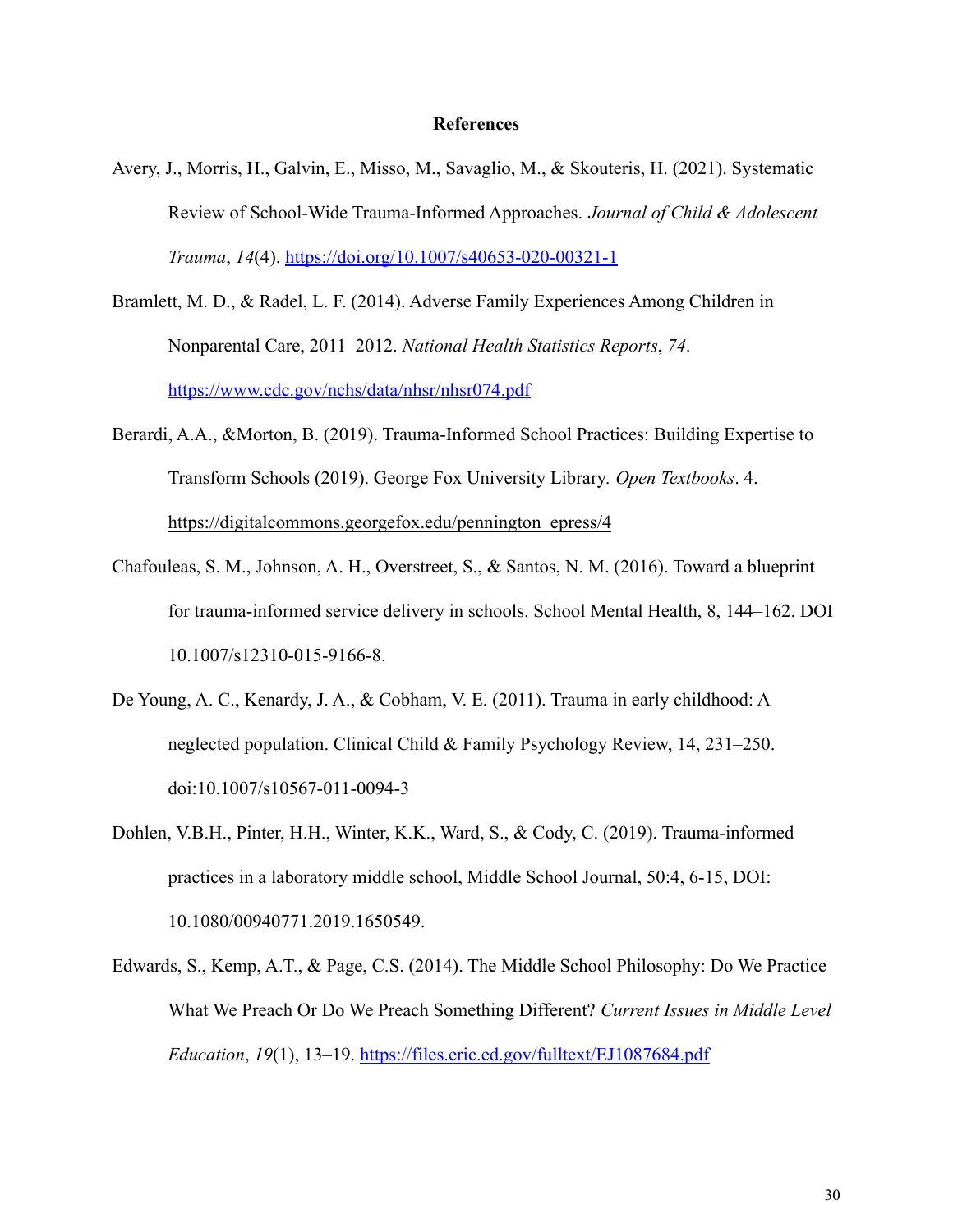Hall, T. (2020). *Trauma-Informed Schools: A Strategy for Problem Behaviors in the Classroom the Classroom*. [https://scholarworks.gvsu.edu/cgi/viewcontent.cgi?article=1014](https://scholarworks.gvsu.edu/cgi/viewcontent.cgi?article=1014&context=gradprojects) **[HYPERLINK](https://scholarworks.gvsu.edu/cgi/viewcontent.cgi?article=1014&context=gradprojects)** 

["https://scholarworks.gvsu.edu/cgi/viewcontent.cgi?article=1014&context=gradprojects"](https://scholarworks.gvsu.edu/cgi/viewcontent.cgi?article=1014&context=gradprojects) [& HYPERLINK](https://scholarworks.gvsu.edu/cgi/viewcontent.cgi?article=1014&context=gradprojects)

["https://scholarworks.gvsu.edu/cgi/viewcontent.cgi?article=1014&context=gradprojects"](https://scholarworks.gvsu.edu/cgi/viewcontent.cgi?article=1014&context=gradprojects) [context=gradprojects](https://scholarworks.gvsu.edu/cgi/viewcontent.cgi?article=1014&context=gradprojects)

- Herrenkohl, I.T., Hong, S., & Verbrugge, B. (2019). Trauma-Informed Programs Based in Schools: Linking Concepts to Practices and Assessing the Evidence. Am J Community Psychol, 0:1–16. DOI 10.1002/ajcp.12362.
- Hunter, W., Taylor, C.J., Bester, M., Nichols S., & Panlilio C. (2021). Considerations for Incorporating Trauma-Informed Care Content within Special Education Teacher Preparation and Professional Development Programs. Journal of Special Education Preparation, 1(2), 48-55. DOI: 10.33043/JOSEP.1.2.48-55.
- Kataoka, S. H., Vona, P., Acuna, A., Jaycox, L., Escudero, P., Rojas, C., Ramirez, E., Langley, A., & Stein, B. D. (2018). Applying a Trauma Informed School Systems Approach: Examples from School Community-Academic Partnerships. *Ethnicity & Disease*, *28*(Suppl 2), 417–426. <https://doi.org/10.18865/ed.28.S2.417>
- Maynard, B. R., Farina, A., Dell, N. A., & Kelly, M. S. (2019). Effects of trauma-informed approaches in schools: A systematic review. *Campbell Systematic Reviews*, *15*(1-2). <https://doi.org/10.1002/cl2.1018>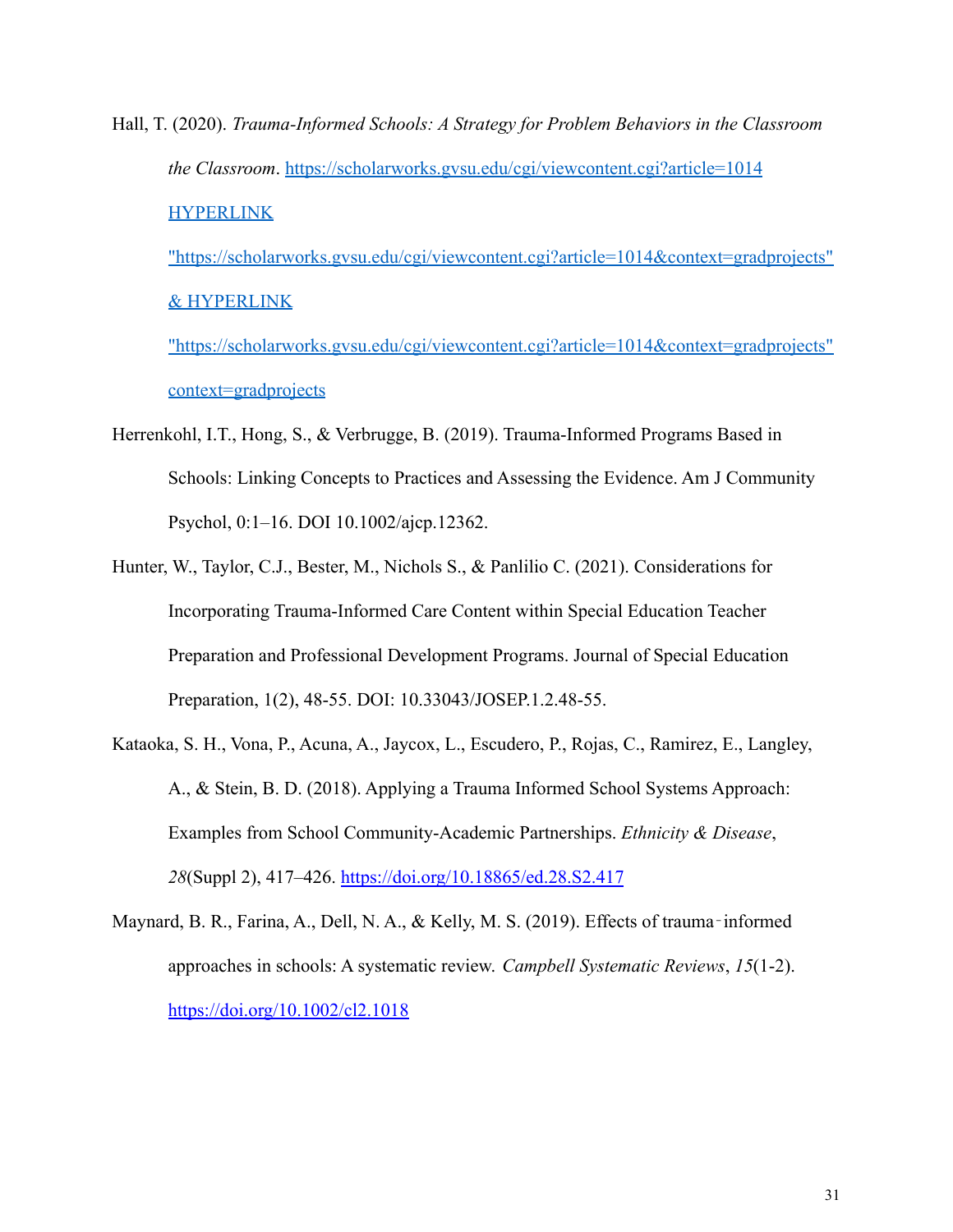McInerney, M., & McKlindon, A. (2014). "Unlocking the Door to Learning: Trauma-Informed Classrooms & Transformational Schools" [PDF] (pp. 1-20). Retrieved 13 January 2022, from

[https://www.elc-pa.org/wp-content/uploads/2015/06/Trauma-Informed-in-Schools-Classr](https://www.elc-pa.org/wp-content/uploads/2015/06/Trauma-Informed-in-Schools-Classrooms-FINAL-December2014-2.pdf) [ooms-FINAL-December2014-2.pdf.](https://www.elc-pa.org/wp-content/uploads/2015/06/Trauma-Informed-in-Schools-Classrooms-FINAL-December2014-2.pdf)

- National Center on Safe Supportive Learning Environment. (2018). *Leading Trauma-Sensitive Schools Action Guide Leading Trauma-Sensitive Schools Action Guide ii*. <https://files.eric.ed.gov/fulltext/ED595252.pdf>
- NCTSN. (2017). *Creating, Supporting, and Sustaining Trauma-Informed Schools:* [https://www.nctsn.org/sites/default/files/resources/creating\\_supporting\\_sustaining\\_traum](https://www.nctsn.org/sites/default/files/resources/creating_supporting_sustaining_trauma_informed_schools_a_systems_framework.pdf) a informed schools a systems framework.pdf
- NCTSN (2018). "Child Trauma Toolkit for Educators." *The National Child Traumatic Stress Network*, https://[www.nctsn.org/resources/child-trauma-toolkit-educators.](http://www.nctsn.org/resources/child-trauma-toolkit-educators)
- Schaefer, M. B., Malu, K. F., & Yoon, B. (2016). An Historical Overview of the Middle School Movement, 1963–2015. *RMLE Online*, *39*(5), 1–27.

<https://doi.org/10.1080/19404476.2016.1165036>

Substance Abuse and Mental Health Services Administration. (2014). *SAMHSA's Concept of Trauma and Guidance for a trauma-informed Approach Prepared by SAMHSA's Trauma and Justice Strategic Initiative*.

[https://ncsacw.samhsa.gov/userfiles/files/SAMHSA\\_Trauma.pdf](https://ncsacw.samhsa.gov/userfiles/files/SAMHSA_Trauma.pdf)